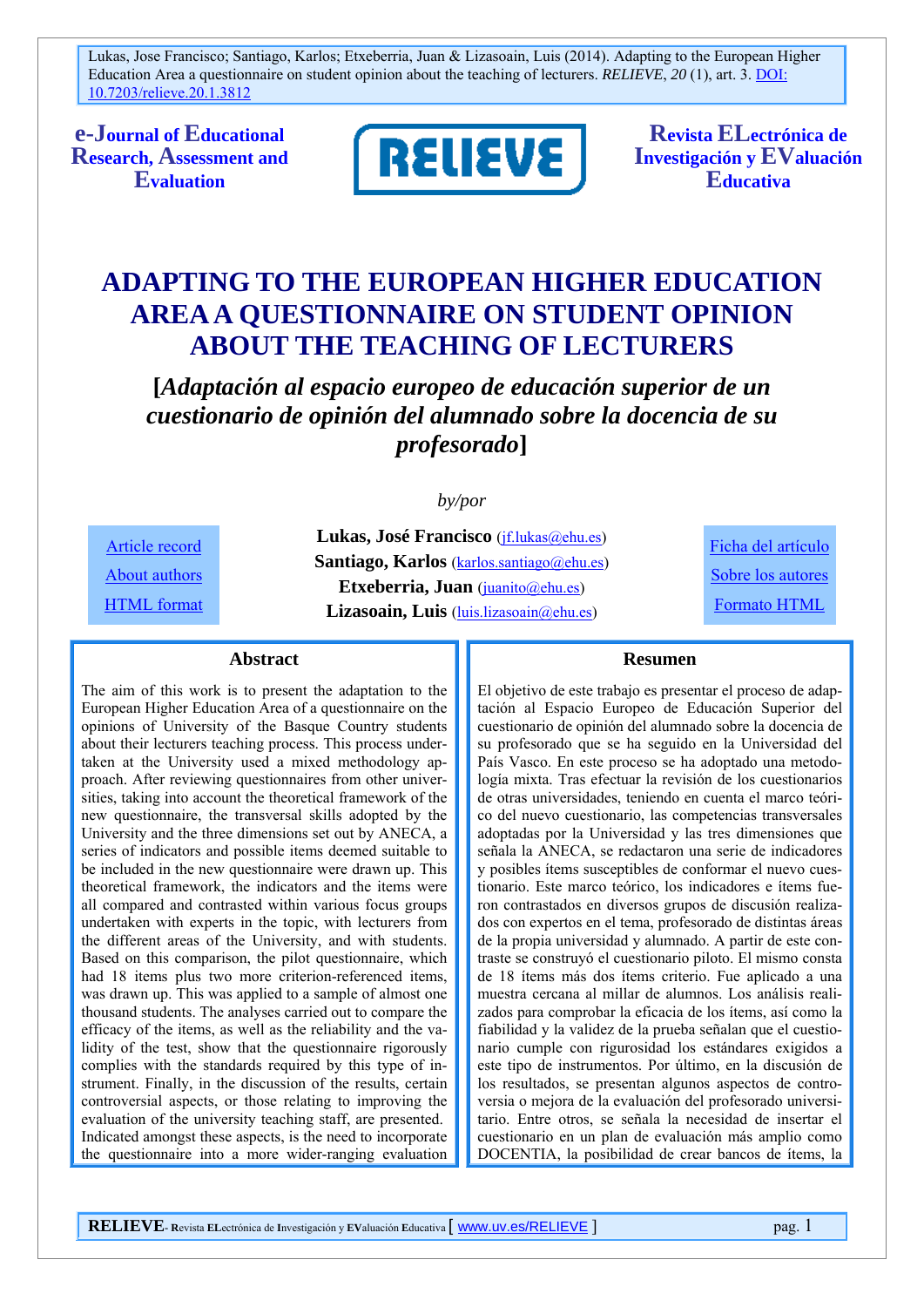| plan, such as DOCENTIA, the possibility of creating<br>banks of items, the inclusion of open items and the exi-<br>gency of undertaking on-line applications of the question-<br>naire. | inclusión de ítems abiertos o la necesidad de realizar apli-<br>caciones on-line del cuestionario.                                                      |
|-----------------------------------------------------------------------------------------------------------------------------------------------------------------------------------------|---------------------------------------------------------------------------------------------------------------------------------------------------------|
| <b>Keywords</b><br>Teacher evaluation; European Higher Education Area;<br>survey validation; reliability; validity; mixed methods.                                                      | <b>Descriptores</b><br>Evaluación del profesorado, Espacio Europeo de Educa-<br>ción Superior, validación de encuesta, fiabilidad, validez,<br>métodos. |

The European Higher Education Area (EHEA) is an attempt to harmonise the various university systems within the European Union, creating a single standard for academic work (the ECTS or European Credit Transfer System), facilitating thus the interchange of students and the mutual recognition of qualifications, an initiative which began in 1999 with the Bologna Process. This adaptation by the universities is a space which has created a new vision and new ways as regards teaching and learning (De la Fuente, Martínez, Peralta & García, 2010).

Teaching has gone from focusing on the lecturer to putting forward more active methodologies wherein students are the main players in their own learning. All this has meant that the function of university teachers has changed: they have gone from being knowledgetransmitting lecturers to teachers who guide significant learning by students; from a teacher who evaluates (solely in a summative manner) at the end of the process and normally through an examination, to a university lecturer who takes on board information about the learning process of the student and provides him or her information for their enhancement (educational evaluation); from the lecturer focused solely on the teaching of the content of the syllabus to one who aims to guide the development of specific competences of his or her students. These competences are, at times, intimately linked with the syllabus material, but are also transversal competences determined by the qualification or by the university itself, and which have to be developed. This is to say, the emphasis on information about specific material has passed to one which is more focused

on the general education of the student (Palazón, 2011), and where transversal competences have a relevant space. Amongst these competences we can point to the development of a critical attitude, encouraging oral and/or written expression, as well as team work, etc.

With the aim of enhancing the quality of university teaching, the evaluation of the lecturing staff is a highly important component (Molero & Ruiz, 2005). Tejedor (2003) put forward that any evaluation proposal by the teaching staff should take into account, amongst other things, the following: instructional activity, research activity, and the working conditions of the university teachers, and which inform the lecturers in order that they might improve.

Although there are different strategies for evaluating university teaching staff, such as students' performance, self-evaluation, interview techniques, portfolio assessment, evaluation by experts, etc., for a number of decades now in Spanish universities the academic staff has been evaluated through opinion interviews that students respond to at the end of each teaching-learning process. Today the evaluation by students of their university teachers is a commonly used indicator of the quality of education (Worthington, 2002; Tejedor, 2009; Gómez-Gallego, Gómez-Gallego, Pérez-Cárceles, Palazón-Pérez de los Cobos & Gómez-García, 2013). Educational quality is linked to that of the university teachers and their activities (Lukas and Santiago, 2009). Nonetheless, these questionnaires are not, in most cases, adapted to the new methodologies drawn up by the EHEA. Obviously, the university itself should have procedures and tools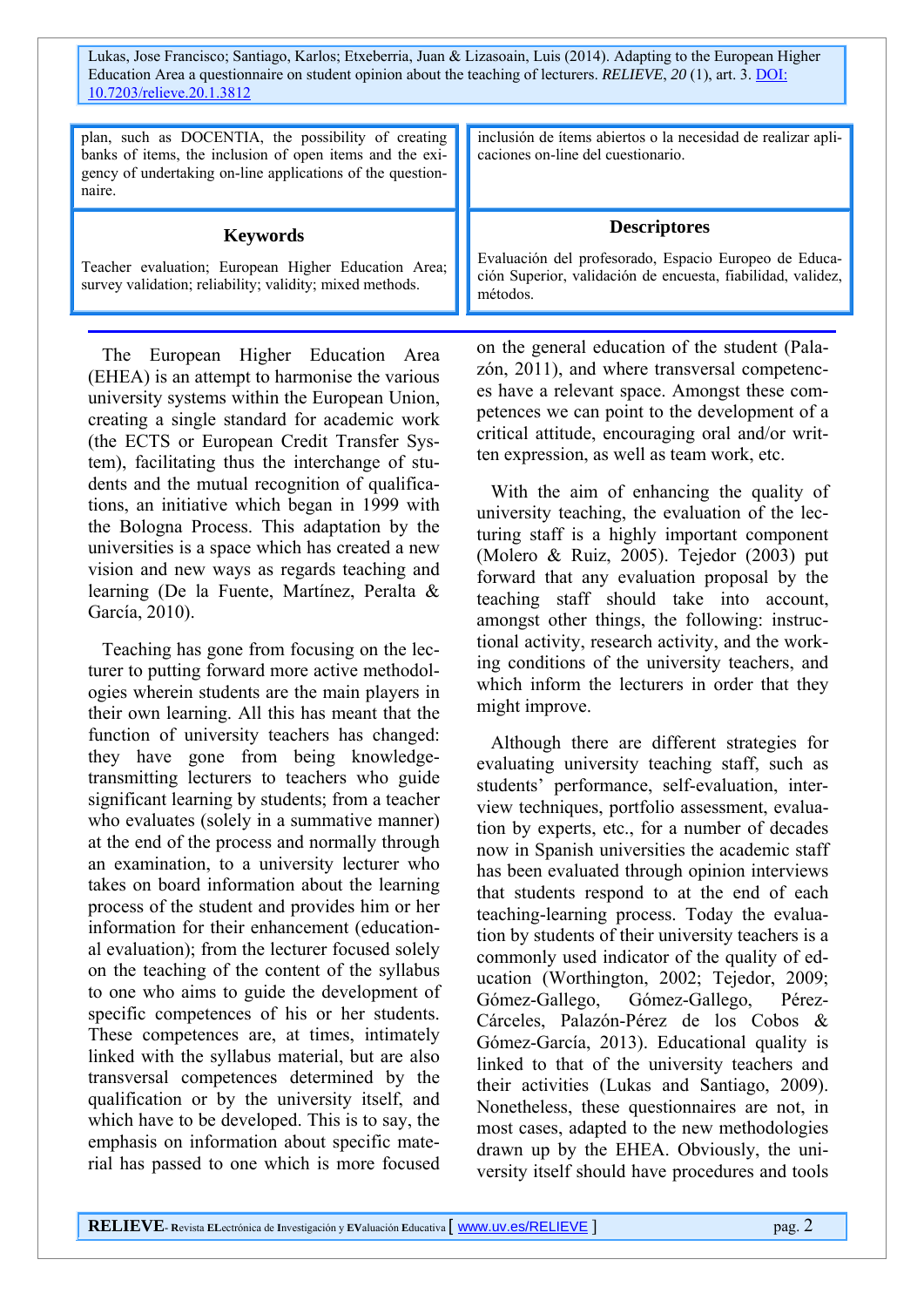in place of proven methodological quality in order to evaluate their teaching staff (Palazón, 2011). In this article we present the process carried out by the University of the Basque Country (UPV/EHU) to adapt the questionnaire to the new situation.

Prior to the application of the survey and the corresponding statistical analysis to validate it, the question arises as to what should be included therein. It is necessary to state that, as Tejedor (2009) has pointed out, there is no wide consensus of what a "good lecturer" is, and thus it is not clear exactly what should be included in the survey questionnaire. Although it might seem strange, there is no unanimity when defining what quality teaching is (Ruiz Carrascosa, 2005).

Also, what aspects of the quality of the university lecturer are susceptible to being assessed by the student? Might it be a single question of the type: "evaluate the performance of the teacher on a scale from 0 to 10<sup>"?</sup> Or, on the contrary, the evaluation can be drawn up taking into account that there are various dimensions that have to be taken on board.

As Apodaca and Grad (2002) pointed out, the polemic over the unidimensional or the multidimensional nature of these surveys has been closely linked to the results obtained through exploratory and confirmatory factorial analysis, it being taken for granted that the latter has been questioned due to the fact that its flexibility enables having various successive approximations to the model to be assessed. The topic is no light matter, given that it is related to the type of evaluation that is required. From a summative perspective what is needed is a questionnaire that provides a single scoring with which to be able to evaluate the teacher (Berk, 2013). Nevertheless, from a formative point of view, if the idea is to enhance teaching activities, it would appear more suitable to obtain evaluations in various dimensions. In any case, as these same authors point out, no empirical analysis technique can substitute for the previous theoretical drawing up of the construct of teaching activity.

The Spanish National Agency for the Evaluation of Quality and for Accreditation (ANE-CA in its Spanish acronym) is a state-wide institution the aim of which is to enhance the quality of the higher education system and is responsible for the evaluation, certification and accreditation of teachers and qualifications. Explained in a document evaluating the activity of university teaching staff (ANECA, 2006) is that this should be considered as part of the system drawn up by the academic institution itself, guaranteeing the efficacy of its plans of study. Thus it has to be incorporated into the university teaching staff policy and it is intimately linked to, apart from the evaluation of the teaching activity itself, to teacher training, to innovation and to promotion and/or salary rises.

The Evaluation of University Lecturers Service (SED in its Spanish acronym) of the UPV/EHU is responsible for, amongst other functions, managing the Student Opinion Questionnaire on University Teaching Staff, which arose in the 1988/89 academic year on a voluntary basis and which, after a number of modifications, has been applied in recent years to all the University faculties and schools, and is currently incorporated in a perfectly normal manner into the daily life of the University.

Since the 2006/07 academic year, an opinion questionnaire has been applied to students at the UPV/EHU, and who have responded to the educational paradigm required by the EHEA. This has given rise to the design of this new questionnaire which aims to be better adapted to the model adopted by the University itself (known as IKD; the Basque acronym for Cooperative and Dynamic Learning), and which has meant a cooperative and dynamic, studentcentred teaching-learning process, drawn up as a proposal for curricular development in teaching. The features of the IKD model are:

• It is dynamic and active. It focuses on learning by students through active meth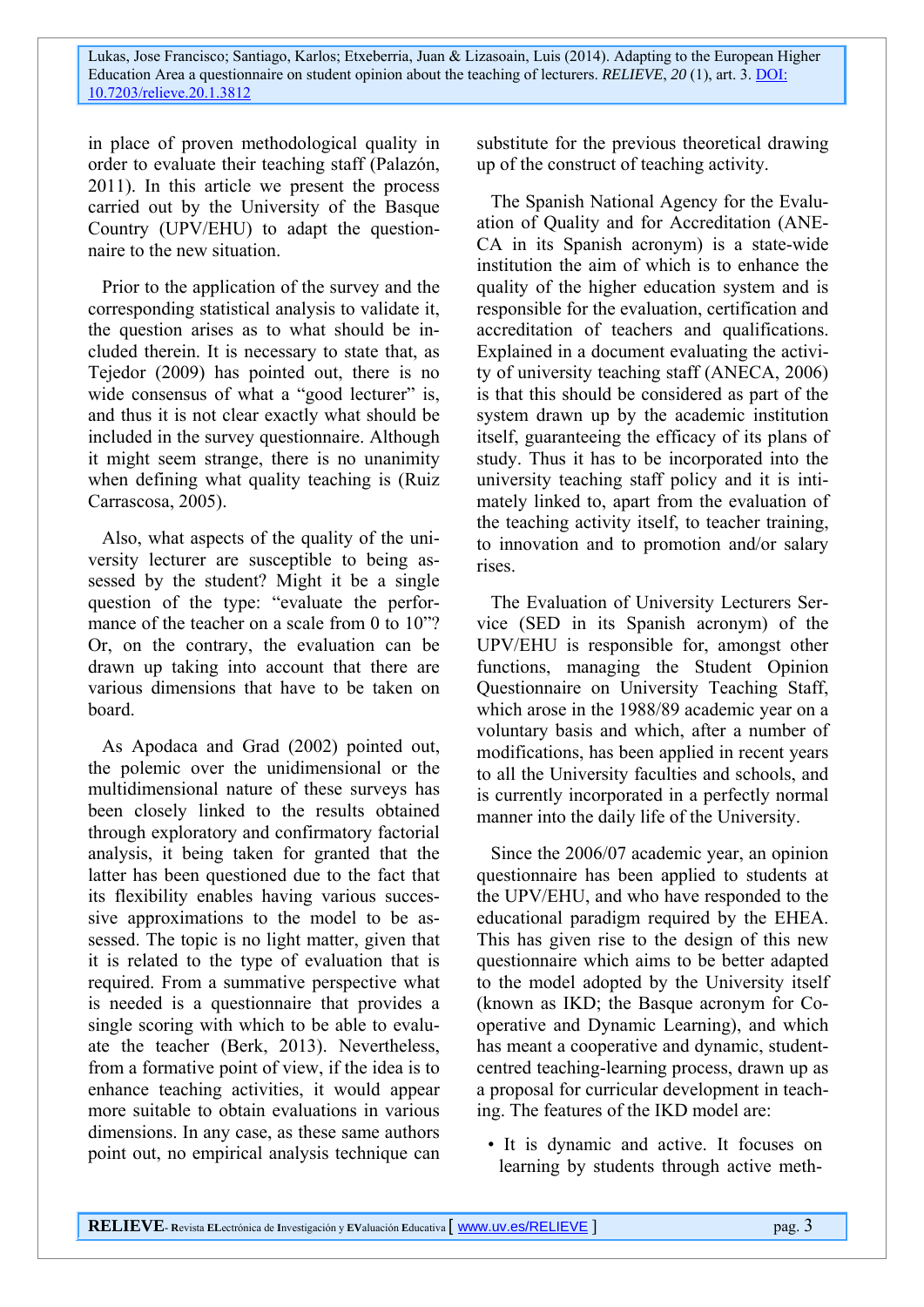odologies and with the help of information and communication technologies, fomenting learning in a context of multilingual teaching.

- It is plural and ought to be interpreted in a flexible manner for each qualification and for each university faculties and schools, while responding to the identifying characteristics of the University.
- It is based on fomenting cooperation between the various players involved in teaching: students, the university teaching staff, the administration and services personnel, the Departments, and the social centres and players involved.
- For the construction and development of the IKD model there are various tools, highlighted amongst which are training programmes - AICRE, Spanish acronym for the Advisory Service for the Introduction of the European credit system; SICRE, Spanish acronym for Monitoring Introduction of European Credit; ERAGIN, the University teaching staff training programme in active teaching methodologies; BEHATU, the mobility programme for educational innovation; FOPU for the training of university teachers-, as well as support projects for educational innovation (PIE - Projects for Innovation in Education), and evaluation tools for teaching (DOCENTIA - the support programme for evaluating university teaching staff activity).

This new teaching-learning framework involves, thus, a reorientation of the teaching practices of the university teaching staff. Programmes for the evaluation of teachers' activities, such as DOCENTIA, are designed to be educational programmes for university teaching staffs, in as much as they guide the teachers towards those practices and competences which the academic institution considers "desirable".

The DOCENTIA programme is a proposal from ANECA the aim of which is to support universities in the design of own mechanisms for managing the quality of university teacher activity and for favouring their development and recognition.

This approach considers the manner in which the lecturer plans, develops and improves their teaching and in which their students learn. The model on which the DO-CENTIA programme is based takes on board three dimensions as the object for the evaluation of teaching activity: planning of teaching, teaching development, and results. Thus, with DOCENTIA, the planning of the teaching practice by lecturers is valued, drawing up student guidelines which include the information necessary for monitoring the material. Moreover, the aim is that the results of their teaching practices reflect the opinion of their students and the rates of success, so that, in turn, it gives a measure of what the students have learnt. Finally, it is hoped that the teaching staff is able to detect their areas for improvement and train themselves in those areas identified as lacking.

With this approach the same question asked above arises once again: what questions should be included in a questionnaire in order to assess the opinion of students about the teaching they receive?

The IKD educational model and the DO-CENTIA training evaluation programme provide us with numerous clues about the functions which, within the framework of convergence with Europe, a lecturer should develop. With the implementation of the new degrees and post-degrees, the need to construct a questionnaire is understood and which, in the first place, responds to the IKD educational model opted for by the University, with its corresponding training function; and, secondly, complies with the conditions of reliability and validity which should accompany all welldesigned questionnaires.

It is fundamental to have all the dimensions making up the questionnaire converge on a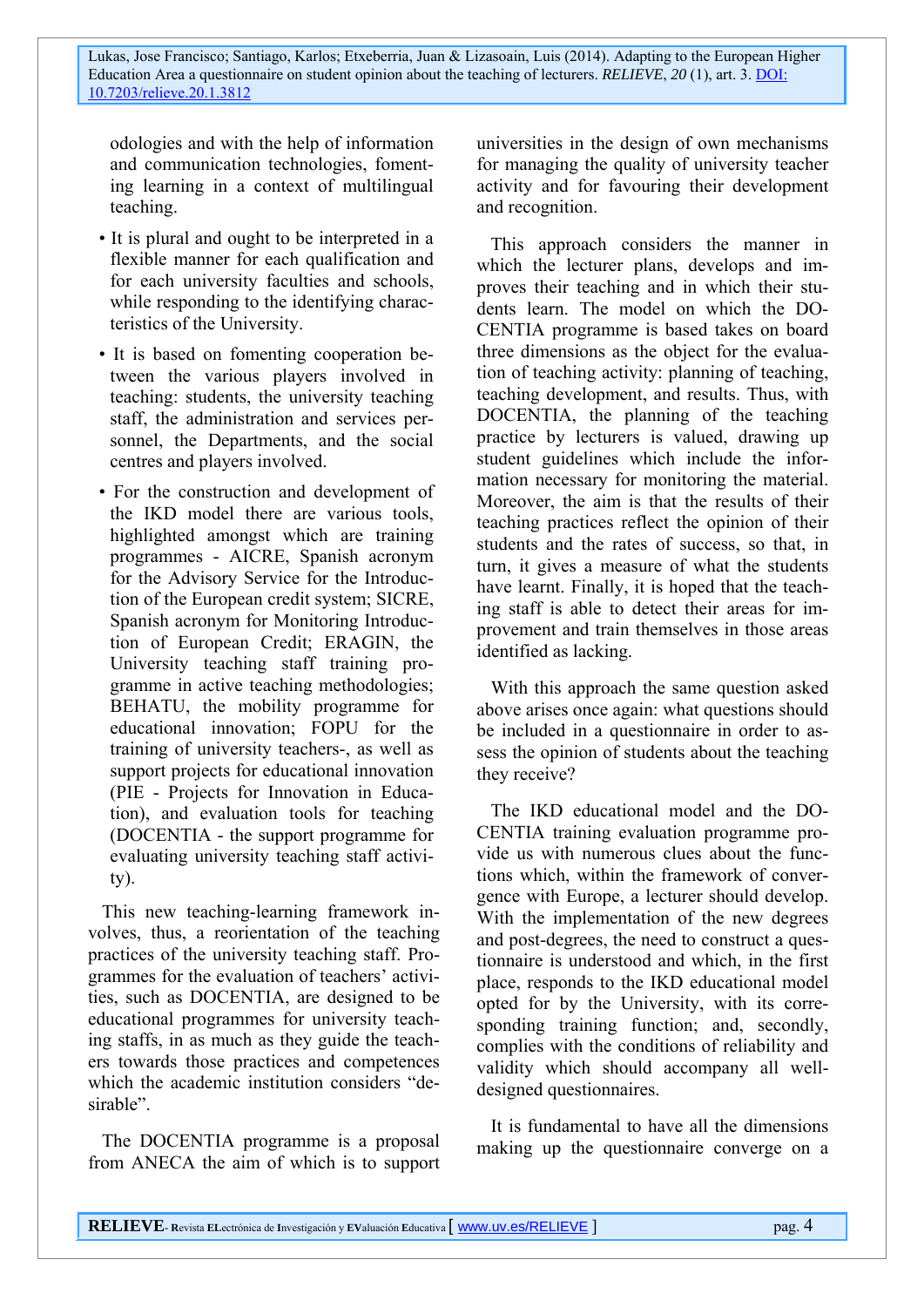single objective, specifying a series of teaching actions that achieves learning by students.

In consequence, the hoped-for result is that students give their opinions about the ability of their lecturers in order to foment their capacities for achieving significant learning, both professionally and personally.

## **Method**

The principal objective of this research was to construct an opinion questionnaire for students about the teaching of their lecturers adapted to EHEA and DOCENTIA. It is also aimed that the questionnaire should take into account transversal competencies. Moreover, the aim is to reduce the number of items in the questionnaire used to date (27). Obviously, all this counting on a consensus amongst the different tiers involved in the evaluation (students, the university teaching staff, technicians and managers), and ensuring the reliability and validity of the new questionnaire in order to guarantee the scientific quality of the instrument. Likewise, through the process followed, the aim is to obtain information in the evaluation of the teachers for the improvement of the same.

The method employed for the adaptation of the students' opinion questionnaire on the teaching by university lecturers at the UPV/EHU was a mixed one in which qualitative and quantitative techniques in gathering and analysing data were applied. This design was an exploratory sequential one, in the terminology used by Creswell & Plano (2011). In these designs a qualitative method for gathering all the information necessary for applying the envisaged quantitative method was used. In this case, discussion groups have been formed the aim of which was to gather opinions from the different agents (experts and technicians in evaluation, the university teaching staff and the students). Subsequently the opinion questionnaire was constructed, after the application of which the corresponding statistical analyses were undertaken.

The use of qualitative and quantitative techniques has enabled more precise, varied, solid and complete knowledge of the phenomenon analysed. In short, their use has given greater credibility and validity to the research. Moreover, the process of adaptation has been a dynamic, participative and interactive one, in which, as will be seen further on, the various players-participants have had the opportunity to give their opinion. Opinions that have been taken into consideration and which have had repercussion in various phases of the process.

In the process of constructing the new questionnaire, distinct strategies were followed. On the one hand, a bibliographical review of the competences of the university teaching staff within the EHEA was undertaken. Parallel to this bibliographical review, the educational model of the UPV/EHU (the IKD model) was analysed in order to determine the model of university lecturer to which the University itself aspired, with the new questionnaire having a formative approach with the aim of gathering together, as much as possible, those actions aimed at developing good educational practice.

Also, a comparative study of questionnaires from different universities within the Spanish State was undertaken (Alcalá, Autónoma of Madrid, Cádiz, Complutense, Córdoba, Deusto, Extremadura, Huelva, the Balearic Islands, Jaén, A Coruña, La Laguna, León, Málaga, the University of Navarra, Politécnica de Cataluña, the Public University of Navarre, Salamanca, Santiago de Compostela, Sevilla, Mondragón, Europea of Madrid, Valencia, Valladolid and Zaragoza). Logically, the questionnaire proposed by ANECA was also considered.

After the review was undertaken, a document was drawn up for discussion with technical experts and management from the UPV/EHU's SED service. In this, the three dimensions which in principle had to be included in the new questionnaire, were differentiated, i.e. the planning of the teaching, its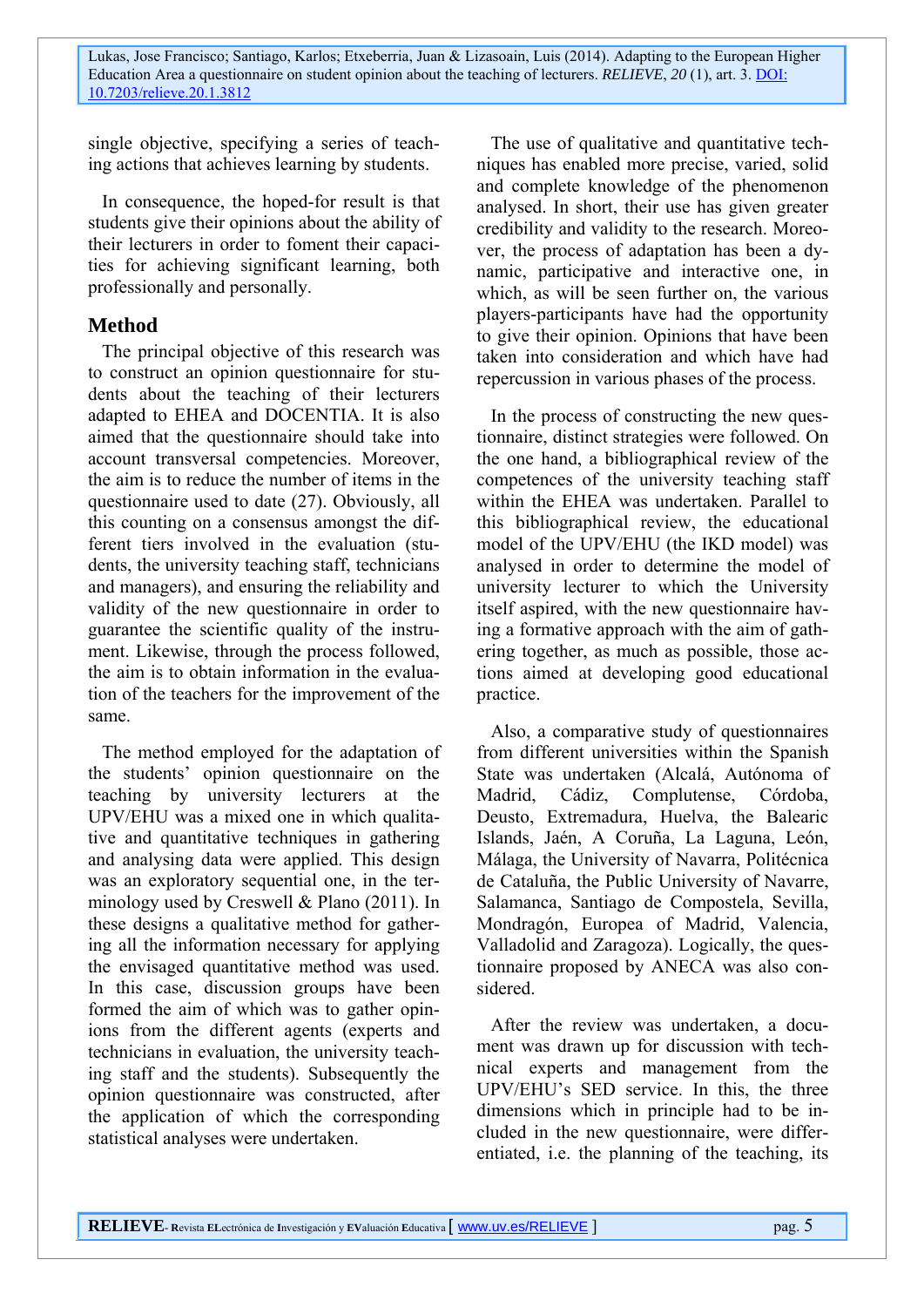development and results. These dimensions are in line with the ANECA proposal and taken on board in the DOCENTIA programme. Taken into consideration at the same time were the three junctures in which the teaching-learning process could be distinguished: the preparation of the process by the lecturer (design of the programme, teaching guidelines, and so on); teaching development, i.e. the times when the lecturer and students are together; and finally, the results obtained from the teaching-learning process. Together with the definition of the dimensions, the indicators of the teachinglearning process susceptible to being evaluated in each one were also identified. Obviously, only those which could be directly perceived by the students were included. Finally, items classified according to the dimension they belonged to were presented. Moreover, alternatives for other items that could be adapted to the new proposal were presented. Based on the discussion, the document to be presented to the group of experts was agreed upon.

The function played by the group of experts was to gather and pool opinions in a discussion group regarding the current questionnaire, with respect to its strong points to be maintained as well as with regard to any changes that needed to be made. Likewise, reflections were made on the model of the questionnaire presented and on questions related to the evaluation of the teaching staff. This critical reflection helped in identifying the items susceptible to being reformulated or directly eliminated, as well as in formulating the new items making up the new instrument adapted to IKD and EHEA. Based on this reflection and contributions made subsequently by members of this group of experts, a primary questionnaire was drawn up which was placed at the disposal of the different educational players (students and the university teaching staff) for their perusal and with the aim of shaping what was to be the pilot questionnaire.

A total of seven discussion groups were formed from the university teaching staff and the student body. In four of these, lecturers

from the various faculties took part and who were grouped according to areas in which they taught; the other three were made up of students from the various campuses of the UPV/EHU. Based on these discussion groups the questionnaire to be used in the pilot application was drawn up. In Annexe 1 the final document, agreed upon by the discussion groups, can be seen. It should be pointed out that this document was reformulated by the various discussion groups given that, based on reflections undertaken in these groups, the information deemed to be of interest was subsequently included for discussion in the groups. Thus, it can be said that this phase was dynamic and interactive.

When writing out the final set of items, following the guidelines of Muñiz (2005), the representativeness, relevance, diversity, clarity, simplicity and comprehensibility thereof were addressed.

After the analysis of the information within the discussion groups**,** the questionnaire was formulated for the pilot application (Annexe 2). The questionnaire, besides the pertinent instructions and the section for the "Lecturer code", was made up of two fundamental parts: in the first place, the data for contextualising the group of students and, secondly, the overall set of items about which the students had to give their opinion.

As regards the items themselves, the questionnaire was made up of 18 of these and that responded to the three dimensions defined for the questionnaire and to the transversal competences, besides the 2 criteria items, making a total of 20 elements. Students had to assess each one of the items on a scale between 1 and 5, depending on the lesser or greater degree of agreement with aspects of teaching by the University lecturers.

With the aim of examining the characteristics thereof and of analysing their functioning, a pilot application was undertaken with a sample of various degree and postgraduate students from the UPV/EHU.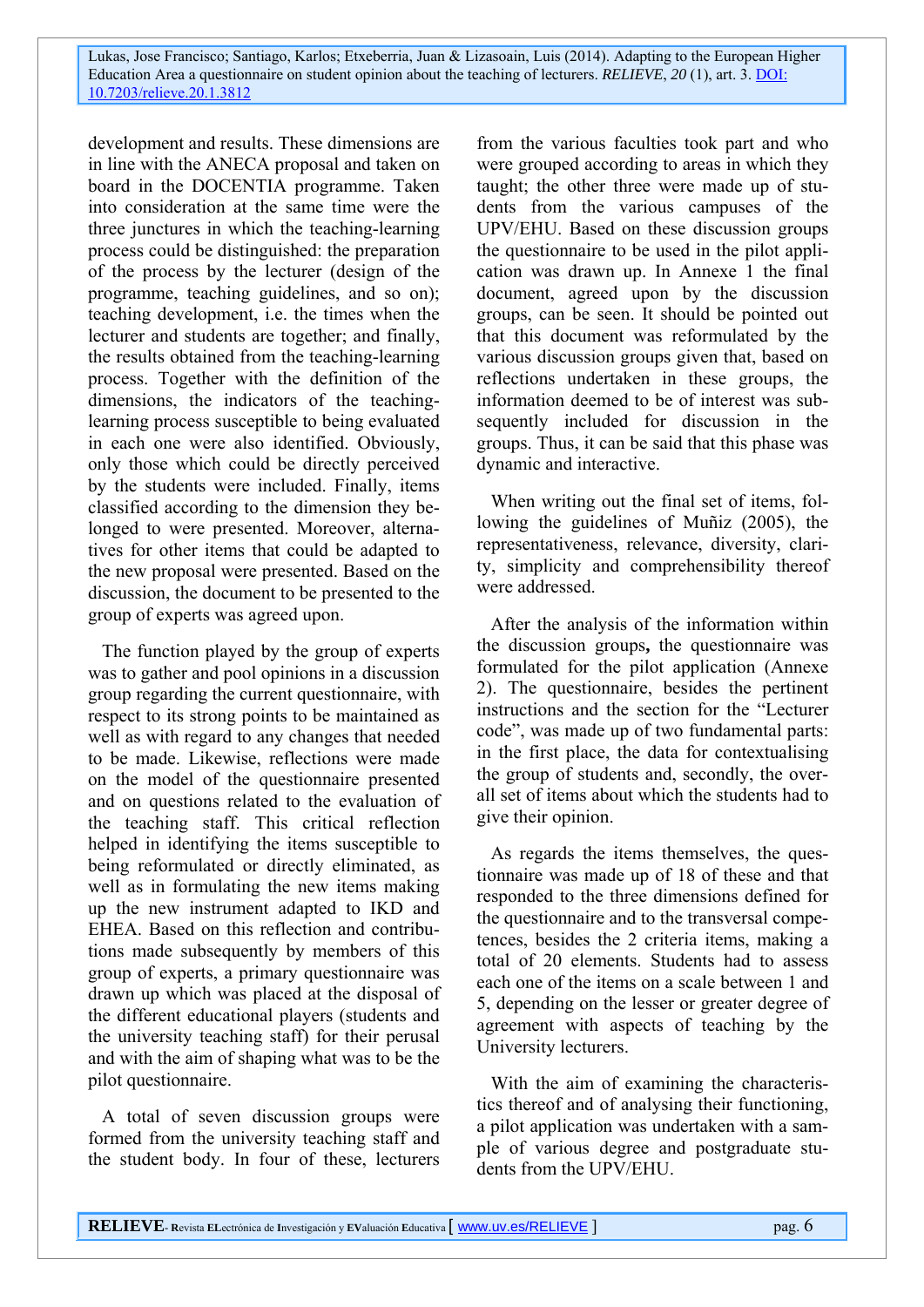In drawing up this sample, the following strata were considered:

• The scientific field: the usual 5

• The course level: graduate degree course (1st and 3rd years)

Likewise, the questionnaire was applied to 5 groups of research masters students and to 5 other professional masters groups (one for each field in each case). In Table 1 the 34 groups making up the initial sample are identified. This was undertaken taking into account the distribution of the students amongst the various fields of knowledge at graduate and postgraduate levels.

| Table 1: Group participants in the pilot application                                                                                                                 |  |  |  |  |  |
|----------------------------------------------------------------------------------------------------------------------------------------------------------------------|--|--|--|--|--|
| Social and<br><b>Experimental</b><br><b>Technical</b><br><b>Sciences</b><br><b>Legal Sciences</b><br><b>Education</b><br><b>Health Sciences</b><br><b>Humanities</b> |  |  |  |  |  |
| 1st year degree                                                                                                                                                      |  |  |  |  |  |
| 3rd year degree                                                                                                                                                      |  |  |  |  |  |
| <b>Professional masters</b>                                                                                                                                          |  |  |  |  |  |
| <b>Research masters</b>                                                                                                                                              |  |  |  |  |  |

In this application responses were gathered from 970 students, who were distributed as shown in Table 2.

| Table 2. Sharent participants in the plot application |                         |                  |               |                                           |     |              |
|-------------------------------------------------------|-------------------------|------------------|---------------|-------------------------------------------|-----|--------------|
| <b>QUALIFICATION:</b>                                 | <b>SCIENTIFIC FIELD</b> |                  |               |                                           |     |              |
| <b>DEGREE OR</b>                                      | <b>Experimental</b>     | <b>Technical</b> | <b>Health</b> | Social and                                |     |              |
| <b>MASTERS</b>                                        | <b>Sciences</b>         | <b>Education</b> |               | <b>Sciences</b> Legal Sciences Humanities |     | <b>Total</b> |
| <b>Degree</b>                                         | 183                     | 98               | '76           | 274                                       |     | 848          |
| <b>Masters</b>                                        |                         | 76               | 14            |                                           |     | 122          |
| Total                                                 | 189                     | 74               | 190           | 291                                       | 126 | 970          |

*Table 2: Student participants in the pilot application* 

Once the data was gathered, in order to verify the validity of the sample, the characteristics thereof were compared with those of the overall population with reference to the characterizing variables included in both questionnaires. In Table 5 the various percentages are presented, those of the sample appearing first and then, in parentheses, the overall population ones. As can be observed, the distributions are very similar. Clearly, those relating to academic year and age have not been compared.

For the study of the psychometric properties and features of the questionnaire, the follow-

ing analyses were undertaken: a description of the group analysed, an analysis of the reliability of the questionnaire, the factorial structure of the questionnaire, and the criteria of validity of the questionnaire.

### **Results**

Having eliminated cases of repeated response, the sample used in analysing the pilot questionnaire was made up of 938 students, based on the criteria of stratification adopted in the sampling process and distributed as in the following Tables.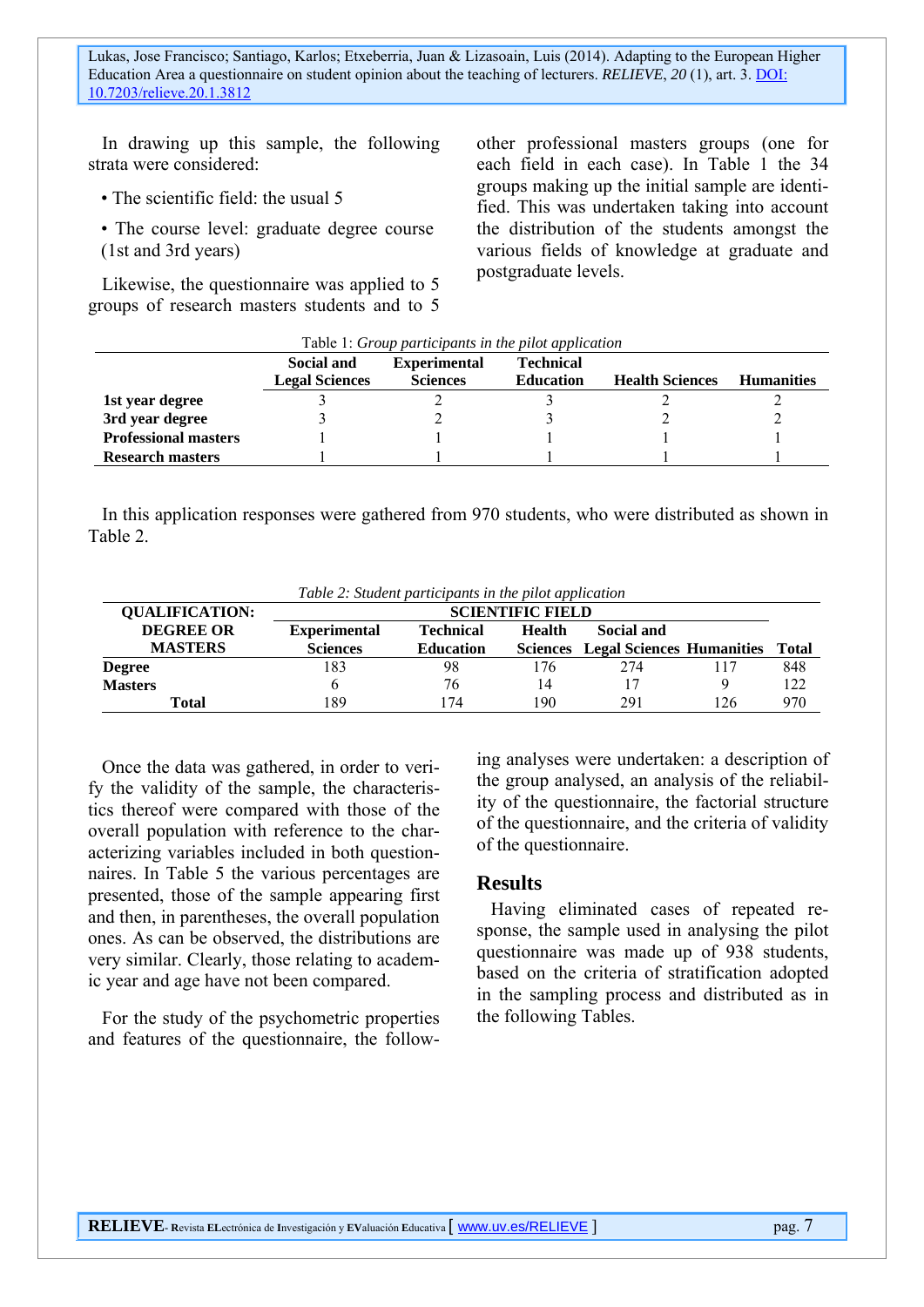|                                                                                           |                                                   |                                  | <b>Scientific fields</b> |                    | <b>Frequency</b>                   | Percentage        |                   |
|-------------------------------------------------------------------------------------------|---------------------------------------------------|----------------------------------|--------------------------|--------------------|------------------------------------|-------------------|-------------------|
|                                                                                           |                                                   | <b>Experimental Sciences</b>     |                          |                    | 187                                | 19.9              |                   |
|                                                                                           |                                                   | <b>Technical Education</b>       |                          |                    | 169                                | 18.0              |                   |
|                                                                                           |                                                   | <b>Health Sciences</b>           |                          |                    | 181                                | 19,3              |                   |
|                                                                                           | <b>Social + Legal Sciences</b>                    |                                  |                          | 282                | 30.1                               |                   |                   |
|                                                                                           |                                                   | <b>Humanities</b>                |                          |                    | 119                                | 12.7              |                   |
|                                                                                           |                                                   |                                  | <b>Total</b>             |                    | 938                                | 100.0             |                   |
|                                                                                           | Table 4.- Participants in terms of student course |                                  |                          |                    |                                    |                   |                   |
|                                                                                           |                                                   | Level (graduate or postgraduate) |                          |                    | Frequency                          | Percentage        |                   |
|                                                                                           |                                                   | <b>Graduate degree</b>           |                          |                    | 824                                | 87.8              |                   |
|                                                                                           |                                                   | <b>Masters</b>                   |                          |                    | 114                                | 12.2              |                   |
|                                                                                           |                                                   |                                  | <b>Total</b>             |                    | 938                                | 100.0             |                   |
|                                                                                           |                                                   |                                  |                          |                    |                                    |                   |                   |
| Table 5.- Contextual characteristics of the participants (population data in parenthesis) |                                                   |                                  |                          |                    |                                    |                   |                   |
|                                                                                           | 1. Student year. Sex of students                  |                                  |                          |                    |                                    |                   |                   |
| 1st year                                                                                  |                                                   | 2nd year                         | 3rd year                 |                    | 4th year                           | 5th year          | Others            |
| 69.5%                                                                                     |                                                   | 2.3%                             | 28.2%                    |                    |                                    |                   |                   |
|                                                                                           |                                                   |                                  |                          | 2. Sex of students |                                    |                   |                   |
| Women                                                                                     |                                                   |                                  |                          | Men                |                                    |                   |                   |
|                                                                                           |                                                   | 63.2% (61.7%)                    |                          |                    |                                    | 36.8% (38.3%)     |                   |
|                                                                                           |                                                   |                                  |                          | 3. Age of students |                                    |                   |                   |
| 18                                                                                        | 19                                                | 20                               | 21                       | $\overline{22}$    | From 23 to 25                      | From 26 to 35     | 36 or more        |
| 25.0%                                                                                     | 22.3%                                             | 15.6%                            | 10.3%                    | 4.0%               | 11.1%                              | 8.7%              | 3.1%              |
|                                                                                           |                                                   |                                  |                          |                    | 4. Subject call for registration   |                   |                   |
| 1st Call                                                                                  |                                                   | 2nd Call                         | 3rd Call                 |                    | 4th Call                           | 5th Call          | 6th Call          |
| 97.2% (93.8%)                                                                             |                                                   | $1.6\%$ $(3.7\%)$                | $0.5\%$ $(1.7\%)$        |                    | $0.3\%$ $(0.4\%)$                  | $0.1\%$ $(0.3\%)$ | $0.2\%$ $(0.1\%)$ |
|                                                                                           |                                                   |                                  |                          | 5. Hours of study  |                                    |                   |                   |
| From 0 to 1                                                                               |                                                   | From 2 to 3                      |                          |                    | From 4 to 5                        | From 6 to 7       | 8 or more         |
| 31.9% (37.4%)                                                                             |                                                   | 47.5% (44.3%)                    |                          |                    | 15.7% (12.6%)                      | $3.5\%$ $(3.1\%)$ | $1.4\%$ (2.5%)    |
|                                                                                           |                                                   |                                  |                          |                    | 6. Level of difficulty of subject  |                   |                   |
| Very difficult                                                                            |                                                   | Difficult                        |                          |                    | Normal                             | Easy              | Very easy         |
| $5.0\%$ (8.6%)                                                                            |                                                   | 29.9% (33.5%)                    |                          |                    | 56.4% (50.1%)                      | $7.8\%$ (6.8%)    | $0.9\%$ $(0.9\%)$ |
|                                                                                           |                                                   |                                  |                          |                    | 7. Initial interest in the subject |                   |                   |
| Very low                                                                                  |                                                   | Low                              |                          |                    | Medium                             | High              | Very high         |
| $3.3\%$ $(3.5\%)$                                                                         |                                                   | 13.6% (12.7%)                    |                          |                    | 43.9% (44.3%)                      | 32.3% (31.1%)     | $6.9\%$ $(8.3\%)$ |
|                                                                                           |                                                   |                                  |                          |                    | 8. Final interest in the subject   |                   |                   |
| Very low                                                                                  |                                                   | Low                              |                          |                    | Medium                             | High              | Very high         |
|                                                                                           |                                                   |                                  |                          |                    |                                    |                   |                   |
| $4.0\%$ $(4.5\%)$                                                                         |                                                   | $11.2\%$ (10.1%)                 |                          |                    | 39.6% (39.1%)                      | 35.2% (35.9%)     | $9.9\%$ (10.4%)   |

*Table 3.- Participants in function of knowledge area* 

The calculation of the coefficient of reliability as internal consistence of the questionnaire was carried out using Cronbach's alpha statistic and calculated for the total  $(\alpha=0.939)$  for each segment of the sample object of the research, depending on the scientific field. As can be observed in Table 6 the reliability of the questionnaire is very high and constant,

bearing out a high consistence of the elements of the instrument. Although slightly lower in the field of Technical Education, in view of the homogeneity of the results in the different scientific fields, we carried out an analysis of the contribution of each item in an overall manner, obviating differentiation amongst the disciplines.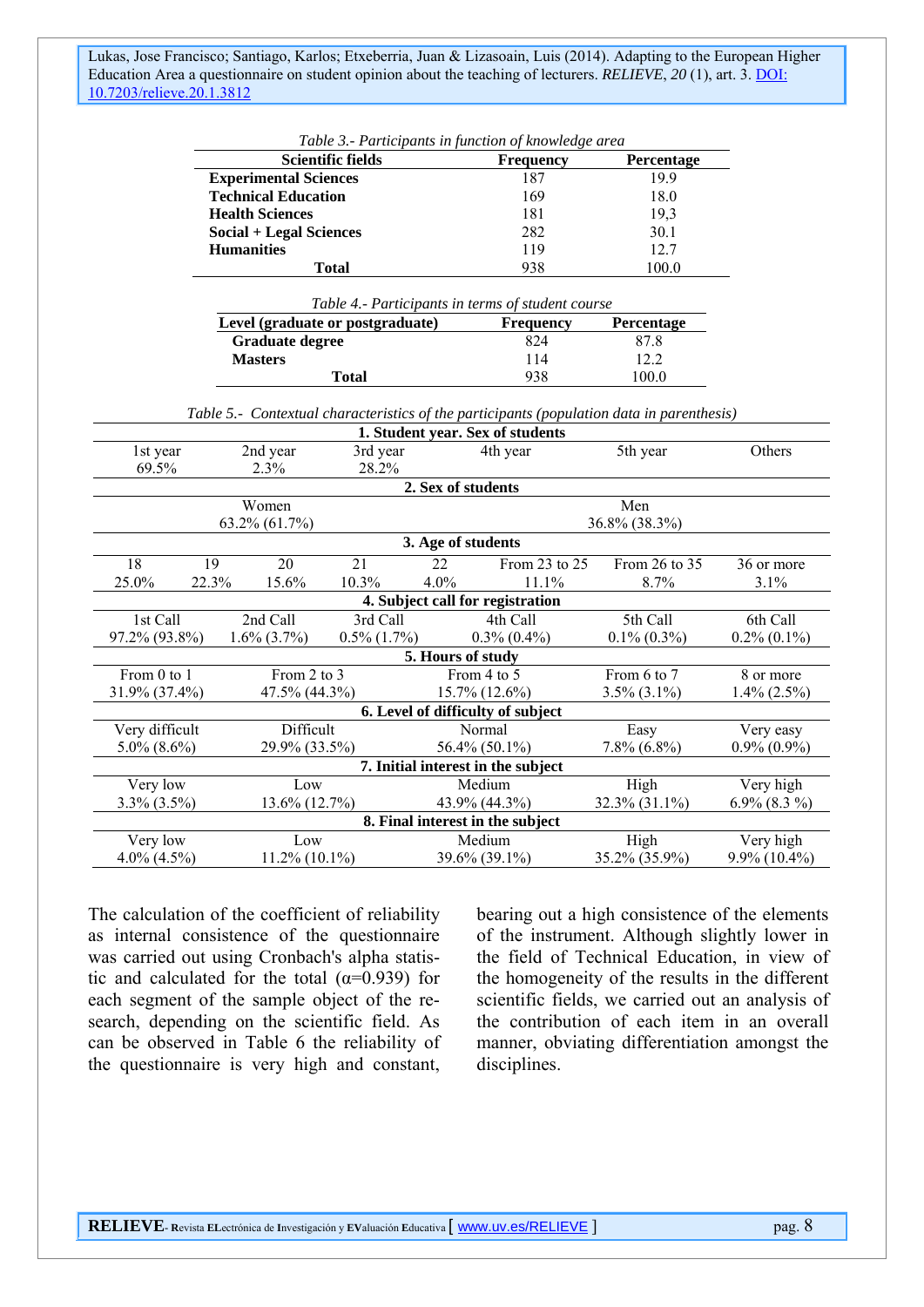| 0.937<br><b>Experimental Sciences</b><br><b>Technical Education</b><br>0.918<br>18<br>0.949<br><b>Health Sciences</b><br>18<br>0.939<br>18<br><b>Social and Legal Sciences</b><br><b>Humanities</b><br>0.944<br>18 | <b>SCIENTIFIC FIELD</b> | Cronbach's alpha | $#$ of elements |
|--------------------------------------------------------------------------------------------------------------------------------------------------------------------------------------------------------------------|-------------------------|------------------|-----------------|
|                                                                                                                                                                                                                    |                         |                  |                 |
|                                                                                                                                                                                                                    |                         |                  |                 |
|                                                                                                                                                                                                                    |                         |                  |                 |
|                                                                                                                                                                                                                    |                         |                  |                 |
|                                                                                                                                                                                                                    |                         |                  |                 |

*Table 6.- Coefficient of reliability of the questionnaire in the different areas* 

The correlation of the elements with the total is high, the average for the 17 being 0.657, item 1 having the lowest correlation (0.513) and 11 the highest (0.766). There is no element which, on being eliminated, its absence leads to an increase in the Cronbach's Alpha value.

With the aim of analysing the dimensionality of the questionnaire, an exploratory factorial analysis was undertaken using Principal Component Analysis (PCA). A prime indicator of the dimensional structure of a test is the percentage of variance which explains each one

of the components generated by the factorial solution. As can be observed in Table 7 and in the Sedimentation Graph presented there under, the prime component alone explains 49.4% of the total variance of the test. A second indicator is the initial eigenvalues of the components and, in this case, only the first two are greater than 1, but with a great disproportion between the two. With all this, the conclusion is clear: what we have is a clearly onedimensional instrument which, thereby, basically measures a single latent trait.

|                  | <b>Initial eigenvalues</b> |               |               |              | <b>Extraction sums of squared loadings</b> |               |
|------------------|----------------------------|---------------|---------------|--------------|--------------------------------------------|---------------|
| <b>Component</b> | <b>Total</b>               | % of variance | accumulated % | <b>Total</b> | % of variance                              | accumulated % |
|                  | 8.895                      | 49.418        | 49.418        | 8.895        | 49,418.                                    | 49.418        |
| 2                | 1.008                      | 5.601         | 55.019        | 1.008        | 5.601                                      | 55.019        |
| 3                | 0.962                      | 5.343         | 60.362        |              |                                            |               |
| 4                | 0.787                      | 4.375         | 64.736        |              |                                            |               |
| 5                | 0.694                      | 3.858         | 68.594        |              |                                            |               |
| 6                | 0.642                      | 3.567         | 72.161        |              |                                            |               |
| 7                | 0.597                      | 3.314         | 75.475        |              |                                            |               |
| 8                | 0.552                      | 3.067         | 78.543        |              |                                            |               |
| 9                | 0.520                      | 2.888         | 81.431        |              |                                            |               |
| 10               | 0.496                      | 2.756         | 84.187        |              |                                            |               |
| 11               | 0.447                      | 2.481         | 86.668        |              |                                            |               |
| 12               | 0.427                      | 2.370         | 89.039        |              |                                            |               |
| 13               | 0.404                      | 2.246         | 91.285        |              |                                            |               |
| 14               | 0.386                      | 2.143         | 93.428        |              |                                            |               |
| 15               | 0.375                      | 2.081         | 95.509        |              |                                            |               |
| 16               | 0.290                      | 1.609         | 97.118        |              |                                            |               |
| 17               | 0.280                      | 1.555         | 98.673        |              |                                            |               |
| 18               | 0.239                      | 1.327         | 100.000       |              |                                            |               |

Table 7*.- Percentage of variance that explains each one of the components generated*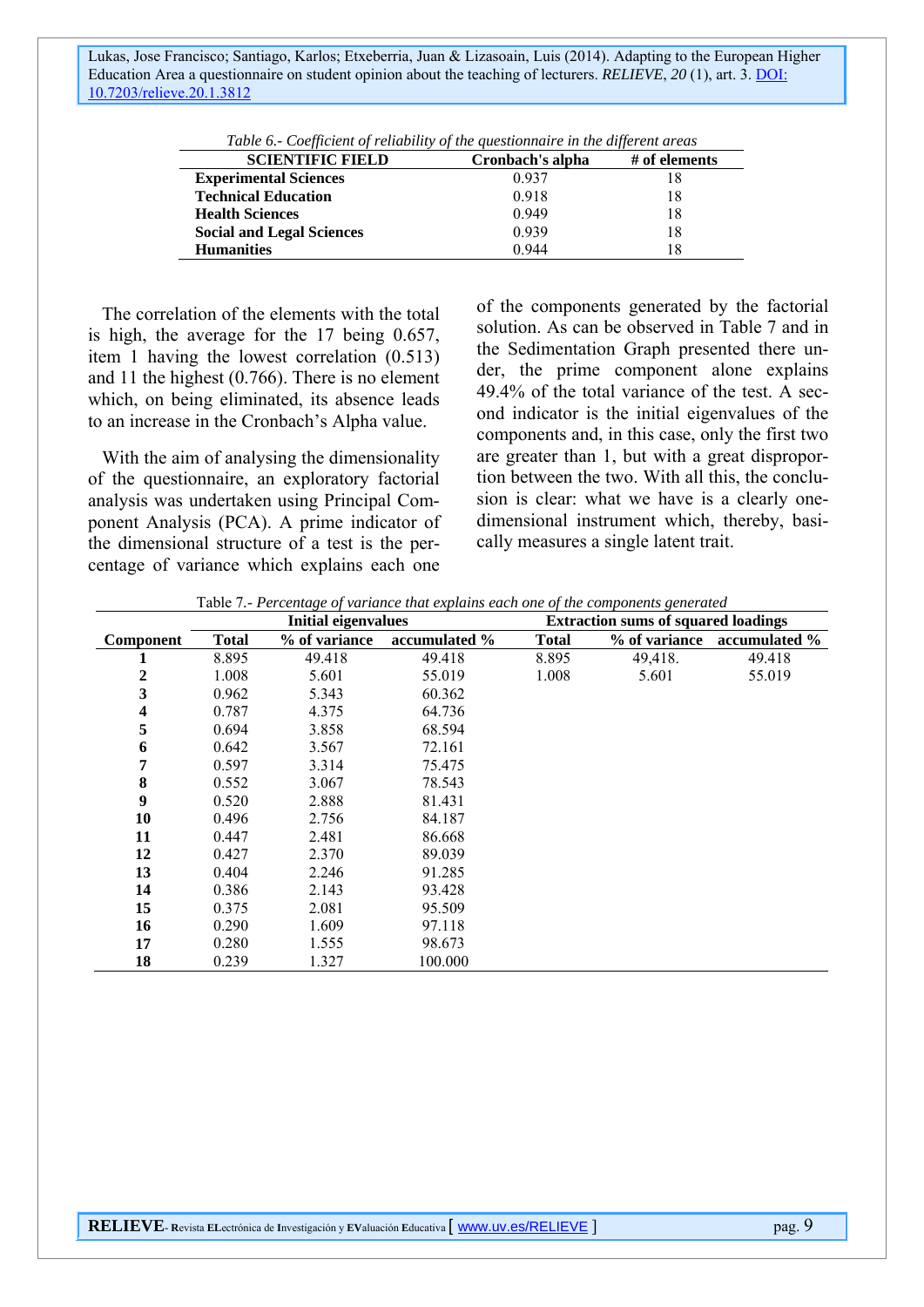



Without forgetting the clear unidimensionality of the test, with the goal of defining the factorial structure thereof, three kinds of rotation were carried out: the first an orthogonal one and the next two oblique ones (oblimin

and promax methods). Coincident definitions were obtained in the three cases, the last being the one that showed the clearest and most easily interpretable structure of components.

| Table 8: Definition of the factorial structure |           |          |  |  |  |
|------------------------------------------------|-----------|----------|--|--|--|
|                                                | Component |          |  |  |  |
| <b>Item</b>                                    | 1         | 2        |  |  |  |
| item1                                          | 0.892     | $-0.319$ |  |  |  |
| item2                                          | 0.933     | $-0.168$ |  |  |  |
| item3                                          | 0.439     | 0.318    |  |  |  |
| item4                                          | 0.650     | 0.062    |  |  |  |
| item5                                          | 0.614     | 0.141    |  |  |  |
| item6                                          | 0.793     | 0.013    |  |  |  |
| item7                                          | 0.395     | 0.351    |  |  |  |
| item8                                          | $-0.010$  | 0.749    |  |  |  |
| item9                                          | $-0.335$  | 0.996    |  |  |  |
| item 10                                        | $-0.051$  | 0.747    |  |  |  |
| item11                                         | 0.452     | 0.414    |  |  |  |
| item 12                                        | 0.558     | 0.186    |  |  |  |
| item13                                         | 0.627     | 0.139    |  |  |  |
| item14                                         | 0.215     | 0.567    |  |  |  |
| item 15                                        | 0.390     | 0.363    |  |  |  |
| item16                                         | 0.567     | 0.270    |  |  |  |
| item <sub>17</sub>                             | 0.413     | 0.402    |  |  |  |
| item18                                         | 0.260     | 0.528    |  |  |  |

Table 8 shows the definition of the factorial structure wherein elements of the questionnaire making some significant contribution to

a hypothetical second factor are highlighted. These are items 8, 9 and 10. Although, as previously pointed out, the questionnaire should be considered as clearly one-dimensional, a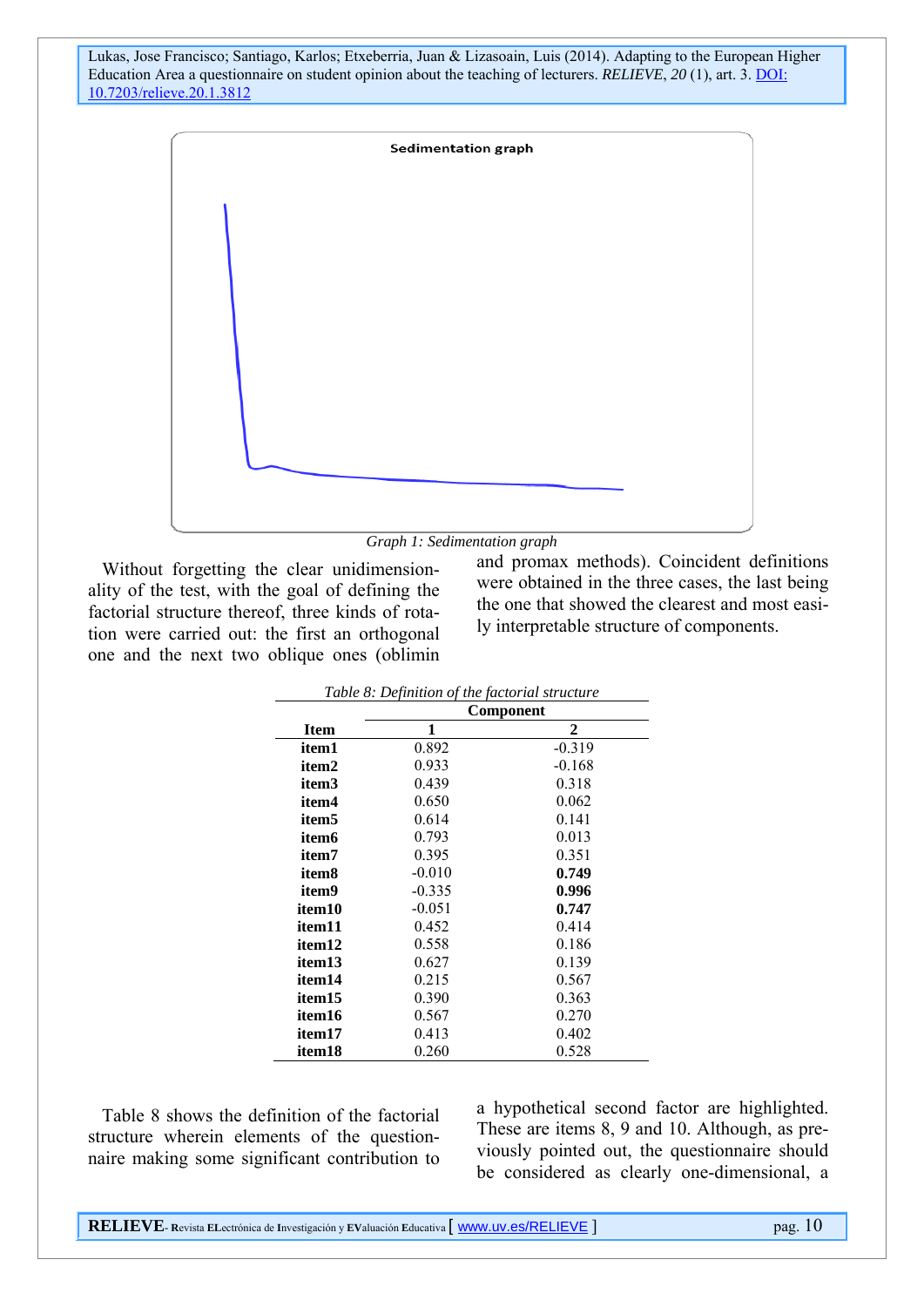possible second component (which only explains 5.6% of the variance) concentrated around items 8, 9 and 10 where a common pattern of responses appears to be detected and involves the promotion of self-learning, team work and the evaluation of such activities.

Once the reliability and dimensional structure of the instrument is analysed, in this section the study of the validity of questionnaire is undertaken. Analysed to this end are the correlations between the responses to each of the items with the answers to the two criteria items included in this version of the questionnaire (*item 19: In general, I think she/he is a good lecturer; item 20: If I could, I would register again for another subject given by this lecturer*). They also analysed the correlations of each item with the resulting variable average of the mean calculation for the items analysed.

Three variables were used as criteria of validity. The first two were items 19 and 20 and

the third is the average of the initial 18 items of the test. Their function and similarity are reflected in the high correlations thrown up between them: 0.794 and 0.756 between the average and each one of the two criteria items; and 0.787 between these two.

In Table 9 and Graph 2 the correlations are shown between each item and the criteria variables. Therein the following can be observed:

• The correlations are greater with the average criteria variables.

• The relatively lower correlations with three criteria variables are always with items 1, 9 and 10. In any case, their shared variance with each criterion is greater than 10%.

• The correlations with items 19 and 20 are very similar, being slightly higher with item 19.

|                    | Criterion 1 | Criterion 2 | o       |
|--------------------|-------------|-------------|---------|
| <b>Item</b>        | Item 19     | Item 20     | Average |
| Item1              | 0.416       | 0.382       | 0.570   |
| Item <sub>2</sub>  | 0.577       | 0.539       | 0.736   |
| Item <sub>3</sub>  | 0.483       | 0.466       | 0.703   |
| Item4              | 0.491       | 0.449       | 0.674   |
| Item <sub>5</sub>  | 0.531       | 0.531       | 0.711   |
| Item <sub>6</sub>  | 0.717       | 0.672       | 0.764   |
| Item <sub>7</sub>  | 0.569       | 0.540       | 0.690   |
| Item <sub>8</sub>  | 0.455       | 0.477       | 0.665   |
| Item <sub>9</sub>  | 0.336       | 0.329       | 0.588   |
| Item <sub>10</sub> | 0.389       | 0.386       | 0.631   |
| Item <sub>11</sub> | 0.624       | 0.624       | 0.798   |
| Item <sub>12</sub> | 0.593       | 0.540       | 0.696   |
| Item <sub>13</sub> | 0.674       | 0.635       | 0.722   |
| Item <sub>14</sub> | 0.525       | 0.530       | 0.717   |
| Item <sub>15</sub> | 0.494       | 0.485       | 0.695   |
| Item <sub>16</sub> | 0.622       | 0.589       | 0.776   |
| Item <sub>17</sub> | 0.647       | 0.658       | 0.750   |
| Item <sub>18</sub> | 0.572       | 0.560       | 0.718   |

*Table 9: Correlation of each item with the criteria items and with the average*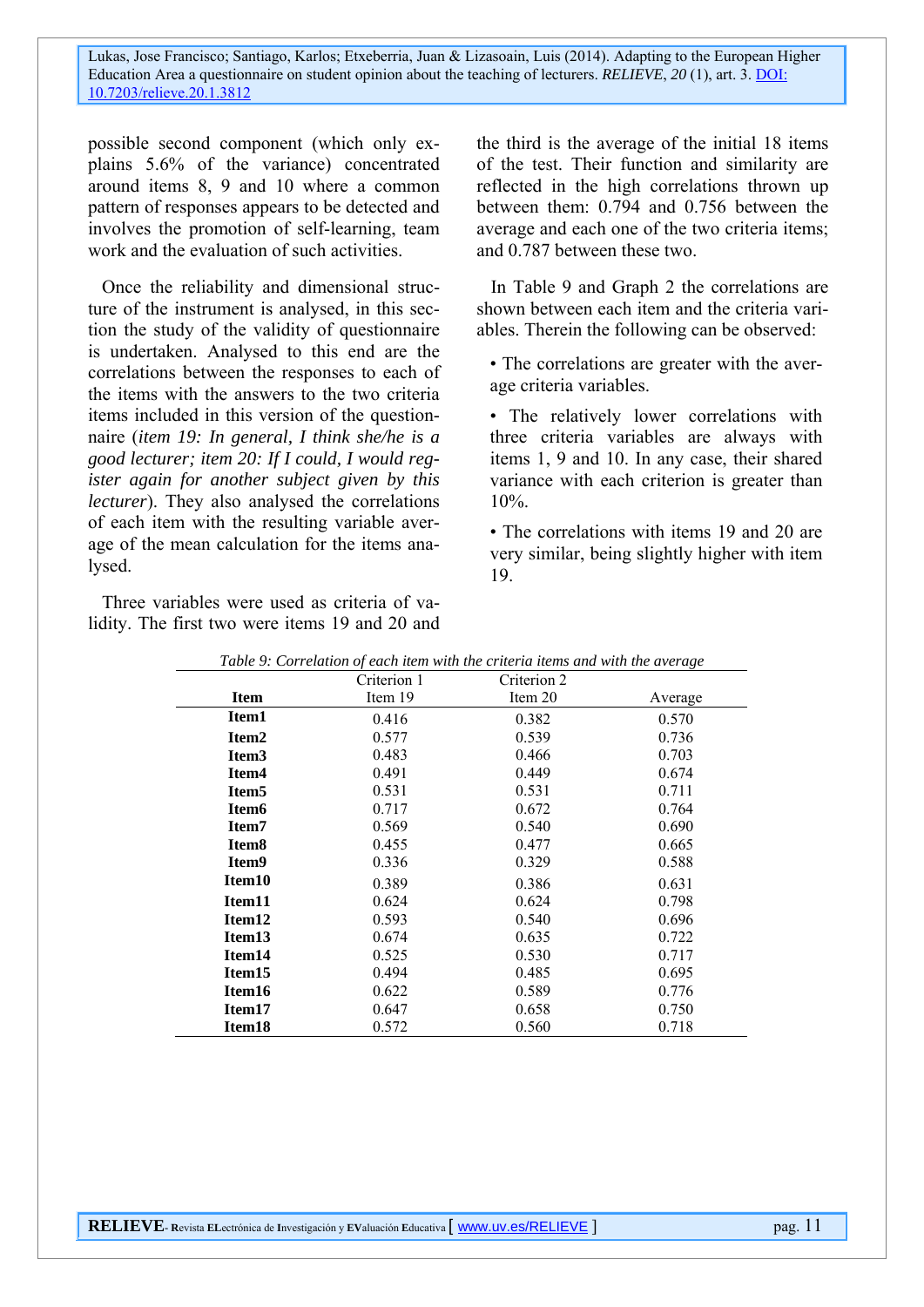

*Graph 2: Correlation of each item with the criteria items and with the average* 

#### **Discussion**

As is shown, the pilot questionnaire has outstanding psychometric features that indicate that the instrument functions well. It has high reliability, with internal consistency similar to that obtained in other research (Muñoz, Ríos & Abalde, 2002; Bol-Arreba, Sáiz-Manzanares & Pérez-Mateos, 2013). All the items discriminate sufficiently and in no case does reliability increase on eliminating an item.

Its structure is clearly unidimensional. It has to be taken into account that, given this unidimensionality of the questionnaire on the one hand and, on the other, the high correlation between all and every one of the items with the criterion item, the use of a single item (the criterion one) suffices to achieve the evaluation by the students of the teacher. In line with that pointed out by Berk (2013), if the use of a single item is opted for, the lecturer will have the overall evaluation made by his or her students of their teaching, but will not possess information regarding what are the best and worst valued aspects. Obviously, if this information is not available, the options for improvement by the teacher will be very limited, if not invalidated. This is why the questionnaire should continue to maintain a series of key items linked to the teaching-learning processes desired by the IKD.

The results show that the questionnaire functionality is very similar in both the degree and the masters' courses. The advisability of having a single questionnaire for all qualifications was also dealt with in the discussion groups. In this way, in general, both the university teaching staff and the students agreed that the most appropriate thing was to have the same questionnaire for all the qualifications. This is why the questionnaire should have general questions that are applicable in practically all situations. Likewise, it is deemed recommendable that the same questionnaire be employed in surveys with master's degree courses. Obviously, a questionnaire with fifteen or twenty questions cannot encompass the evaluation of all aspects of teaching the subject. In this sense, it would be useful for the University to create a Bank of Items that could encompass, if not all, most aspects of teaching the different graduate and master's degree qualifications. This tool would be available to the various academic posts of responsibility (including the teaching staff) in such a way that, besides the "official" opinion questionnaire for the students for each qualification (graduate degree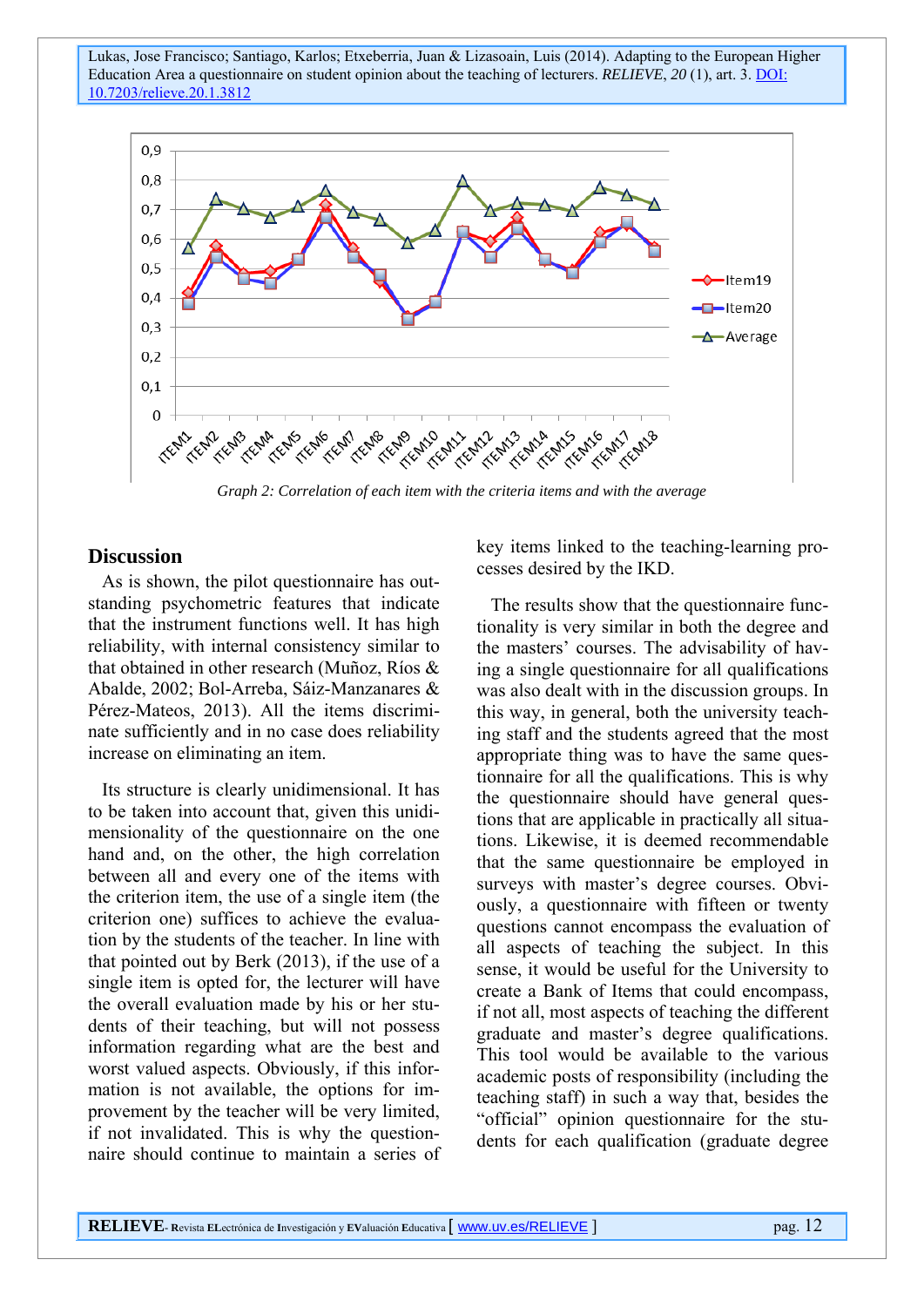or masters) or subject, an *ad hoc* questionnaire adapted to each situation can be created.

Although the discussion groups decided to include a second criterion item (20), it was shown that the correlation between the two criteria items (19 and 20) is very high, and so it is highly useful to have just one criterion item on the questionnaire.

As can be observed in Annexe 1, the definitive table of dimensions obtained was drawn up as a consequence of the whole process (both quantitative and qualitative) of the adaptation undertaken. As was put forward from the beginning, three dimensions have been distinguished, based on the suggestions of ANECA and the IKD model. For each dimension its definition has been explained, as well as the indicators susceptible to being perceived by the students. These indicators were validated in the discussion groups, both by the experts and by the university teaching staff. Finally, in the fourth column the items associated with each dimension appear. In principle, these will be the items proposed for inclusion in the definitive questionnaire.

One important aspect to be considered is the limitation of the information provided by a questionnaire of this kind. With this information, the perception of the students with respect to aspects considered in the questionnaire can be known. This perception being important as a medium for improving teaching, it has to be taken into account, as the various bodies of the UPV/EHU have always argued, that this survey should be integrated into a wider process of evaluation of the university teaching staff. This is why we argue for the fullest integration of the opinion survey into the DOCENTIA programme as one element more. Nevertheless, this is not enough if we wish to consider the evaluation of the teaching staff having a formative function or one for improving teaching. The programme of evaluation should, thus, be immersed in a wider enhancement plan that takes into consideration actions aimed at the achievement of that goal. It would be greatly useful for the university teaching staff to have information that is more qualitative as regards the opinion of the students. It would be highly useful for the questionnaire to contain open items whereby the student can express their opinion on the teaching. This information can act as feed-back and thus the most suitable explanation for the scoring given by the lecturer's students can be obtained. Obviously, this information can be used for the improvement of the teaching skills themselves. The two questions obtained that could be included are:

- *"Positive aspects of the lecturer"*
- *"Aspects for improvement"*

In the discussions held both with experts and with teaching staff and students, the groups considered the inclusion of these open items as being very positive.

Logically, with the format of the current application, the inclusion of open items would involve such time for the correction of answers that it would make the process nonviable. Nevertheless, this application of the questionnaire by some digital medium avoiding the use of paper, and facilitating correction and the drawing up of reports, should be considered. Applying the questionnaire within the lecture room should be considered, as is carried out today but substituting paper for some device or terminal (computer, tablet, mobile phone, and so on). That is to say, the application would be undertaken in a similar way to the current one, but employing another medium. Obviously, there would have to be absolute control so that a student cannot answer an item more than once and that no trace is left of the identity of the student giving his or her opinion. The advantages of this procedure appear clears. The inclusion of the previously mentioned open items is possible within this framework. Nevertheless, it is useful to have a way of verifying or ensuring *in situ* that the surveys have been well drawn up and processed so that there is no questionnaire left uncompleted, either through mistakes made or disinterest shown by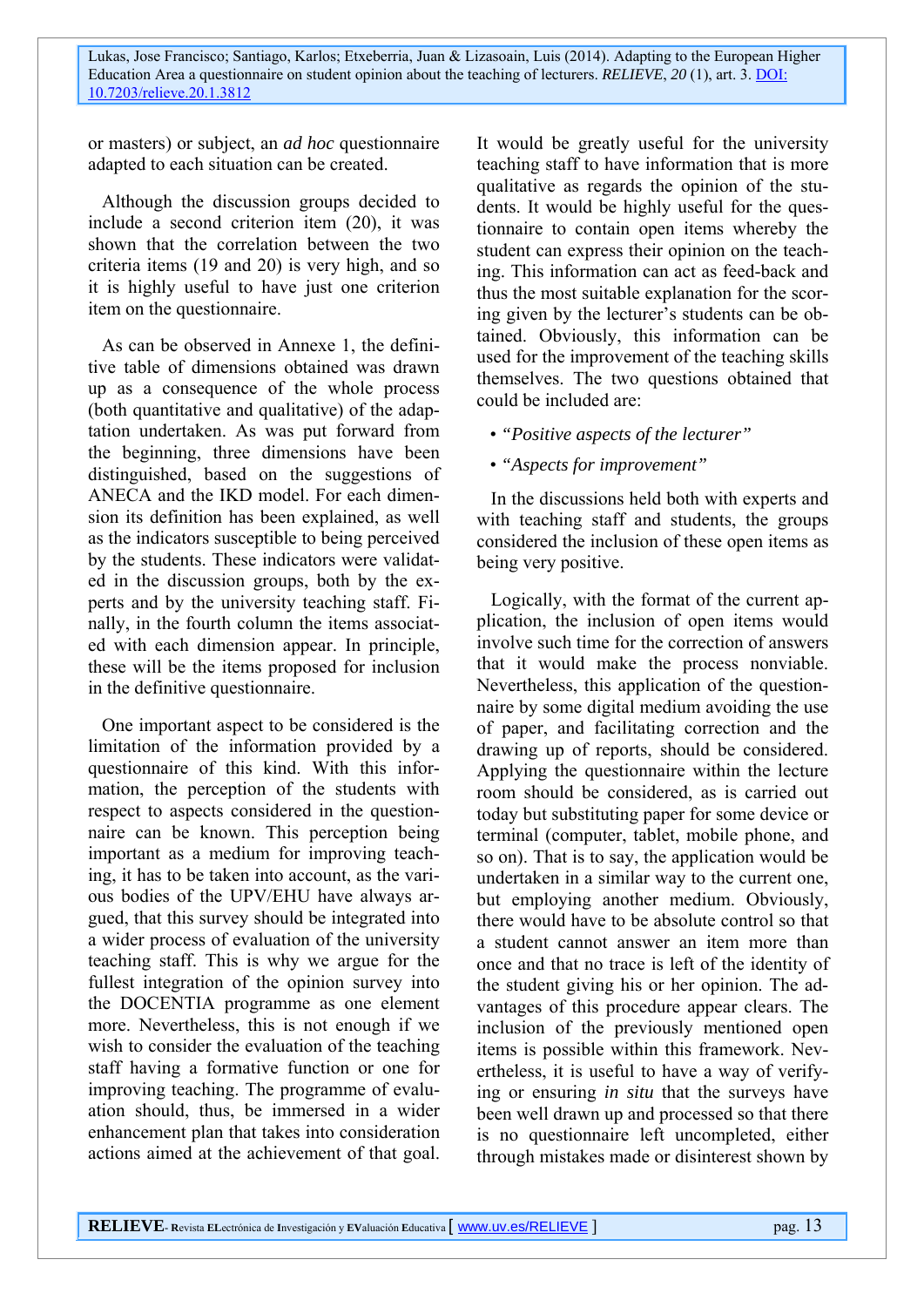the student. With the current system, the teacher knows approximately the number of surveys given out and this would also be known with the on-line system.

Another controversial aspect and which has been analysed in the various discussion groups concerns the possible consequences for the teachers that the scoring obtained in the questionnaire might have. In this sense, depending on the area of knowledge, the suitability of some of the items has been questioned, given that, clearly, the aspects collated do not have the same weight in teaching in all the qualifications. Aspects such as encouraging team work or the development of oral and/or written expression for example, although important within the University's IKD model, do not receive the same treatment in the various qualifications. This is why the University lecturers in these areas do not agree with the inclusion of these items within the total scoring for the teachers. Nonetheless, UPV/EHU policy has been to use the last or criterion item as scoring for the lecturer: "*In general, I think she/he is a good lecturer".* Given that it is proposed to maintain this item, it is considered that the scoring for the lecturer should continue using the same and not the average scoring obtained in all the items, as previously pointed out, as it could otherwise be discriminatory for university teachers in certain areas. This does not happen, however, with the criterion item, given that, independently of the area considered, the neutrality of the same is confirmed. The students are able to perceive and evaluate from their perspective and taking into consideration the circumstances and the competences of the university teacher in question.

### **References**

ANECA (2006). *DOCENTIA (Programa de apoyo para la evaluación de la actividad docente del profesorado universitario). Modelo de evaluación*. Retrieved from http://www.aneca.es/var/media/215769/docen tia\_modelo\_070302.pdf

Apodaca, P. & Grad, H. (2002). Análisis dimensional de las opiniones de los alumnos universitarios sobre sus profesores: comparación entre técnicas paramétricas y no paramétricas. *Revista de Investigación Educativa*, 20(2), 385-409.

- Berk, R. A. (2013). Should Global on Student Rating Scales Bi Used for Summative Decisions?. *Journal of Faculty Development*, 27(1), 63-67.
- Bol-Arreba, A., Sáiz-Manzanares, M.C. & Pérez-Mateos, M. (2013). Validación de una encuesta sobre la actividad docente en Educación Superior. *Aula Abierta,* 41(2), 45-54.
- Casero Martínez, C. (2008). Propuesta de un cuestionario de evaluación de la calidad docente universitaria consensuado entre alumnos y profesores. *Revista de Investigación Educativa*, 26(1) 25-44.
- Creswell, J.W. & Plano, V.L. (2011). *Designing and conducting Mixed Methods Research*. London: SAGE.
- De la Fuente, J., Martínez, J.M., Peralta, F.J. & García, A.B. (2010). Percepción del proceso de enseñanza-aprendizaje y rendimiento académico en diferentes contextos instruccionales de la Educación Superior. *Psicothema,*  22(4), 806-812.
- Gómez-Gallego, J.C., Gómez-Gallego, M., Pérez-Cárceles, M.C., Palazón-Pérez de los Cobos, A. & Gómez-García, J. (2013). Interacción entre las expectativas académicas del alumno y la evaluación del profesorado. *Aula Abierta 2013,* 41(2), 35-44.
- Lukas, J.F. & Santiago, K. (2009). *Evaluación educativa*. Madrid: Alianza.
- Marsh, H. W. (1987). Students' evaluations of university teaching: Research findings, methodological issues, and directions for future research. *International Journal of Educational Research*, 11, 253-288.
- Molero, D. & Ruiz, J. (2005). La evaluación de la docencia universitaria. Dimensiones y variables más relevantes. *Revista de Investigación Educativa,* 23(1), 57-84.
- Muñiz, J. (2005). La validación de los tests. *Metodología de las ciencias del comportamiento,* 5, 121-141.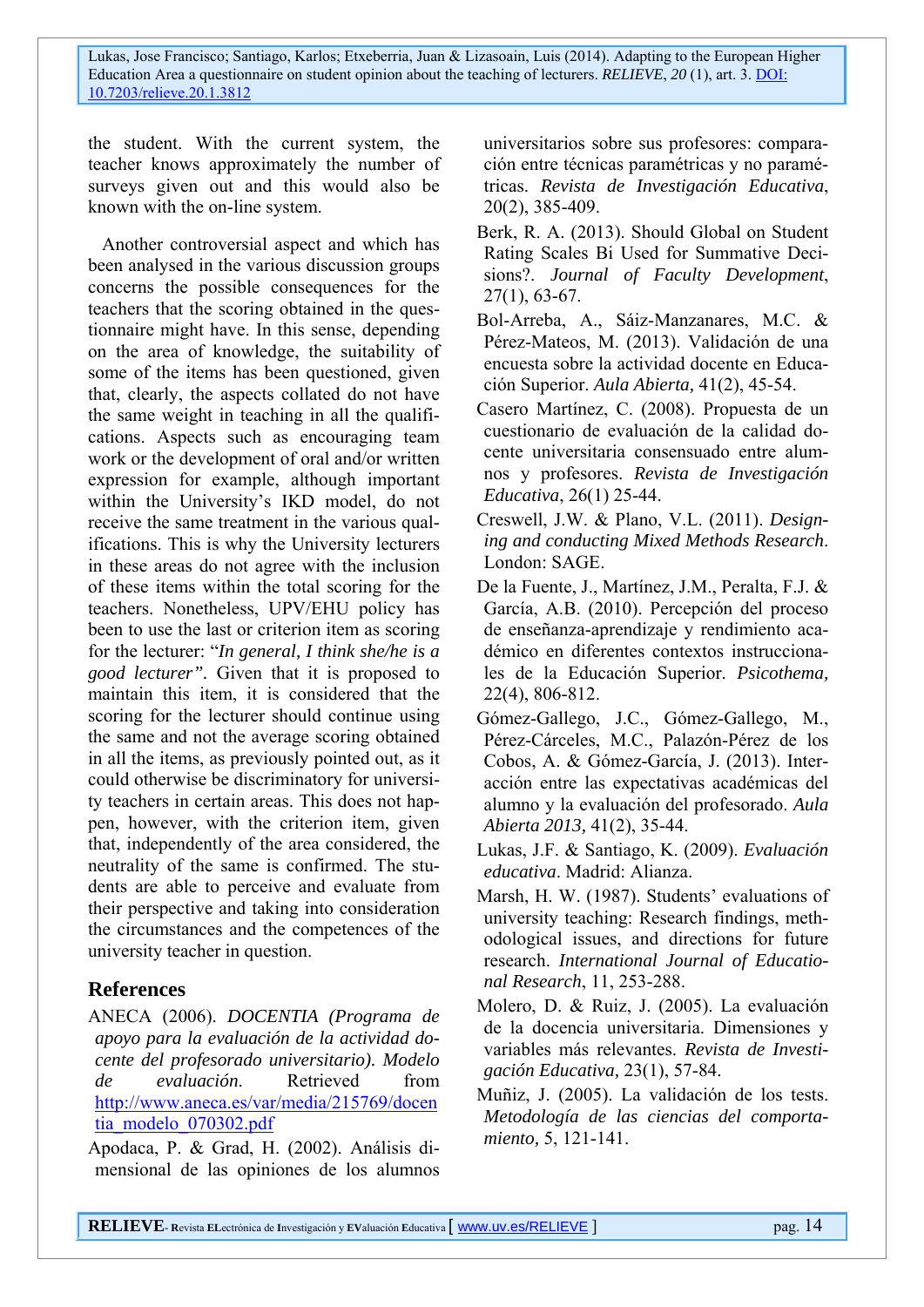Muñoz Cantero, J.M., Ríos de Deus, M.P. & Abalde, E. (2002). Evaluación docente vs. Evaluación de la calidad. *Revista Electrónica de Investigación y Evaluación Educativa,*  8(2). Retrieved from http://www.uv.es/RELIEVE/v8n2/RELIEVE v8n2\_4.pdf

Palazón, A. (2011). *Evaluación de la docencia y del aprendizaje en el marco del Espacio Europeo de Educación Superior.* Tesis doctoral inédita. Universidad Católica San Antonio de Murcia. Retrieved from http://repositorio.ucam.edu/jspui/bitstream/10 952/139/1/Tesis Doctoral pdf.pdf

Ruiz Carrascosa, J. (2005). La evaluación de la docencia en los planes de mejora de la universidad. *Educación XXI,* 8, 87-102.

Tejedor, F.J. (2003). Un modelo de evaluación del profesorado universitario. *Revista de Investigación Educativa,* 21(1), 157-182.

Tejedor, F.J. (2009). Evaluación del profesorado universitario: enfoque metodológico y algunas aportaciones de la investigación. *Estudios sobre Educación,* 16, 79-102.

Worthington, A. (2002). The impact of student perceptions and characteristics on teaching evaluations: a case study in finance education. *Assessment and Evaluation in Higher Education,* 27(1), 49-64. doi: 10.1080/02602930120105054

| <b>Dimension</b>   | <b>Definition</b>            | <b>Indicators</b>               | <b>Items</b>                             |
|--------------------|------------------------------|---------------------------------|------------------------------------------|
| <b>Planning of</b> | This dimension refers to     | Anticipated results of learn-   | 1 Provides useful Student Guide-         |
| teaching           | all the previous process of  | ing. Clarity over what the      | lines ( <i>programme</i> ) for following |
|                    | reflection and design of the | objectives are and the compe-   | the subject.                             |
|                    | teaching of material with    | tences to be developed.         | 2 Plans the subject in an ordered        |
|                    | the aim of encouraging       | Organisation of teaching        | manner.                                  |
|                    | active and<br>autonomous     | (practical classes, external    | 3 Makes recommendations ( <i>bibli</i> - |
|                    | learning.                    | practice, seminars, theoretical | ography, materials, ICTS, etc.)          |
|                    |                              | classes, tutorials, etc.).      | which facilitate our learning.           |
|                    |                              | Planning teaching and learn-    | 4 Communicates clearly at the            |
|                    |                              | ing as regards the material or  | beginning of the course the criteria     |
|                    |                              | subjects taught.                | and procedure of evaluation.             |
|                    |                              | Anticipated learning activi-    | 5 Adapts the difficulty of the           |
|                    |                              | ties.                           | classes to our previous knowledge.       |
|                    |                              | Criteria and methods of eval-   |                                          |
|                    |                              | uation.                         |                                          |
|                    |                              | Materials and resources for     |                                          |
|                    |                              | teaching.                       |                                          |
|                    |                              | Viability of the effective      |                                          |
|                    |                              | development of the pro-         |                                          |
|                    |                              | gramme from the perspective     |                                          |
|                    |                              | of the amount of time invest-   |                                          |
|                    |                              | ed by the student.              |                                          |

## **ANNEX 1**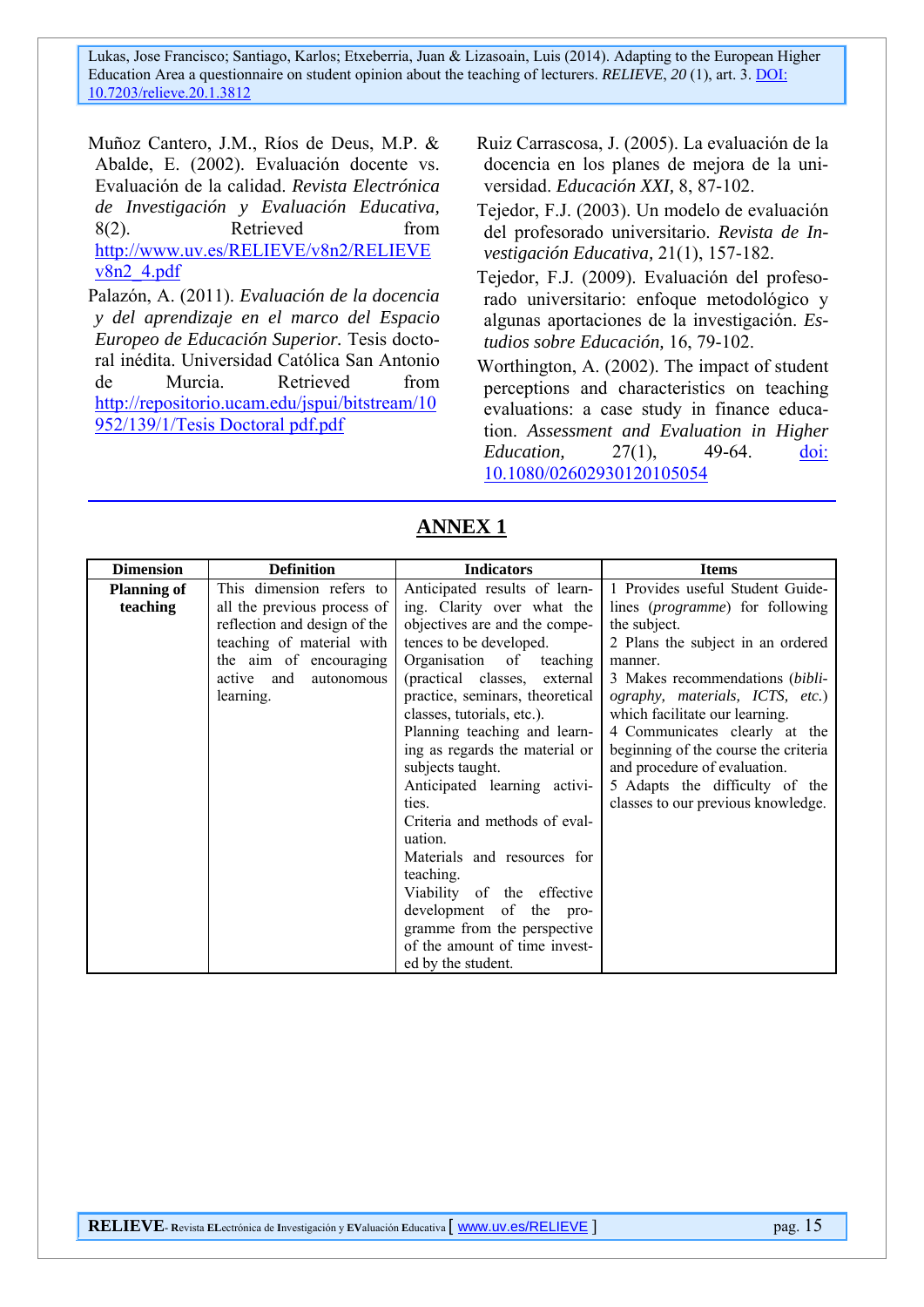| <b>Dimension</b>                                                              | <b>Definition</b>                                                                                                                                                                                                                                                                                                                                                                                                                                                                                                                                         | <b>Indicators</b>                                                                                                                                                                                                                                                                                                                                                                                                                                                                                                                                                                                                                                                                                                                                                                                                                                                                                                                                                                                                                                                                                                                                                                                                                                                                                                                                                                                                                                                                                           | <b>Items</b>                                                                                                                                                                                                                                                                                                                                                                                                                                                                                                                                                                                                                                                                                                                                                                                                                                                                          |
|-------------------------------------------------------------------------------|-----------------------------------------------------------------------------------------------------------------------------------------------------------------------------------------------------------------------------------------------------------------------------------------------------------------------------------------------------------------------------------------------------------------------------------------------------------------------------------------------------------------------------------------------------------|-------------------------------------------------------------------------------------------------------------------------------------------------------------------------------------------------------------------------------------------------------------------------------------------------------------------------------------------------------------------------------------------------------------------------------------------------------------------------------------------------------------------------------------------------------------------------------------------------------------------------------------------------------------------------------------------------------------------------------------------------------------------------------------------------------------------------------------------------------------------------------------------------------------------------------------------------------------------------------------------------------------------------------------------------------------------------------------------------------------------------------------------------------------------------------------------------------------------------------------------------------------------------------------------------------------------------------------------------------------------------------------------------------------------------------------------------------------------------------------------------------------|---------------------------------------------------------------------------------------------------------------------------------------------------------------------------------------------------------------------------------------------------------------------------------------------------------------------------------------------------------------------------------------------------------------------------------------------------------------------------------------------------------------------------------------------------------------------------------------------------------------------------------------------------------------------------------------------------------------------------------------------------------------------------------------------------------------------------------------------------------------------------------------|
| <b>Development</b><br>of teaching<br>and teacher-<br>student in-<br>teraction | This dimension refers to<br>the application of suitable<br>methodological strategies<br>to the needs of students in<br>such a way that they are<br>coherent with the aims to<br>be achieved and compe-<br>tences to be developed,<br>taking into account the use<br>of suitable didactic re-<br>sources to encourage active<br>and autonomous learning.<br>It also refers to motivation,<br>the climate created in the<br>process of teaching and<br>learning, the enthusiasm of<br>the university teacher and<br>his/her relations with the<br>students. | Teaching and learning activi-<br>ties undertaken. Compliance<br>with the subject programme<br>undertaking practical,<br>and<br>activities, tutorials and others<br>envisaged therein. Teaching<br>methodology and resources<br>used and the way in which<br>these have contributed to<br>encouraging learning.<br>Development of transversal<br>competences such as a reflex-<br>ive and critical attitude, au-<br>tonomous work, collaboration<br>and team working and oral<br>and/or written expression.<br>Procedures for the evaluations<br>applied. The way in which the<br>evaluation procedures used<br>have adapted to those incorpo-<br>rated into the subject pro-<br>gramme and have enabled<br>enhancing learning during the<br>process; and assessing the<br>achievements of the student at<br>the end thereof and in an ap-<br>propriate manner,. Transpar-<br>ency in developing the process<br>of evaluation (application of<br>explicit criteria for correc-<br>tions, objectivity, published<br>material, etc.).<br>Coordination with other teach-<br>ing activities, in the field of<br>qualifications and in accord<br>with the policy of the Univer-<br>sity and its Departments.<br>The existence of content repe-<br>titions or overlaps within the<br>subject programme, as well as<br>any manifest differences in<br>criteria when evaluating with<br>regard to the programmes of<br>other subjects.<br>Satisfaction with the attitude<br>of and interaction with the<br>lecturer. | 1. Explains in a clear and ordered<br>manner.<br>2. Encourages reflexive and criti-<br>cal attitude.<br>3. Proposes activities that favour<br>self-learning (information search-<br>es, resolving practical cases and<br>problems, research work, etc.).<br>4. Stimulates collaboration and<br>team working.<br>5. Evaluates the activities we<br>undertake and informs us as how<br>we can improve.<br>6. Motivates students to take in-<br>terest in their learning process.<br>Attends<br>7.<br>to<br>our<br>que-<br>ries/consultations.<br>8. Transmits enthusiasm when<br>teaching this subject.<br>9. Stimulates the development of<br>oral and/or written expression.<br>10. Makes an effort for us to un-<br>derstand the connection between<br>the subject and the rest of the<br>subjects.<br>11. Uses a methodology and di-<br>dactic resources that favour learn-<br>ing. |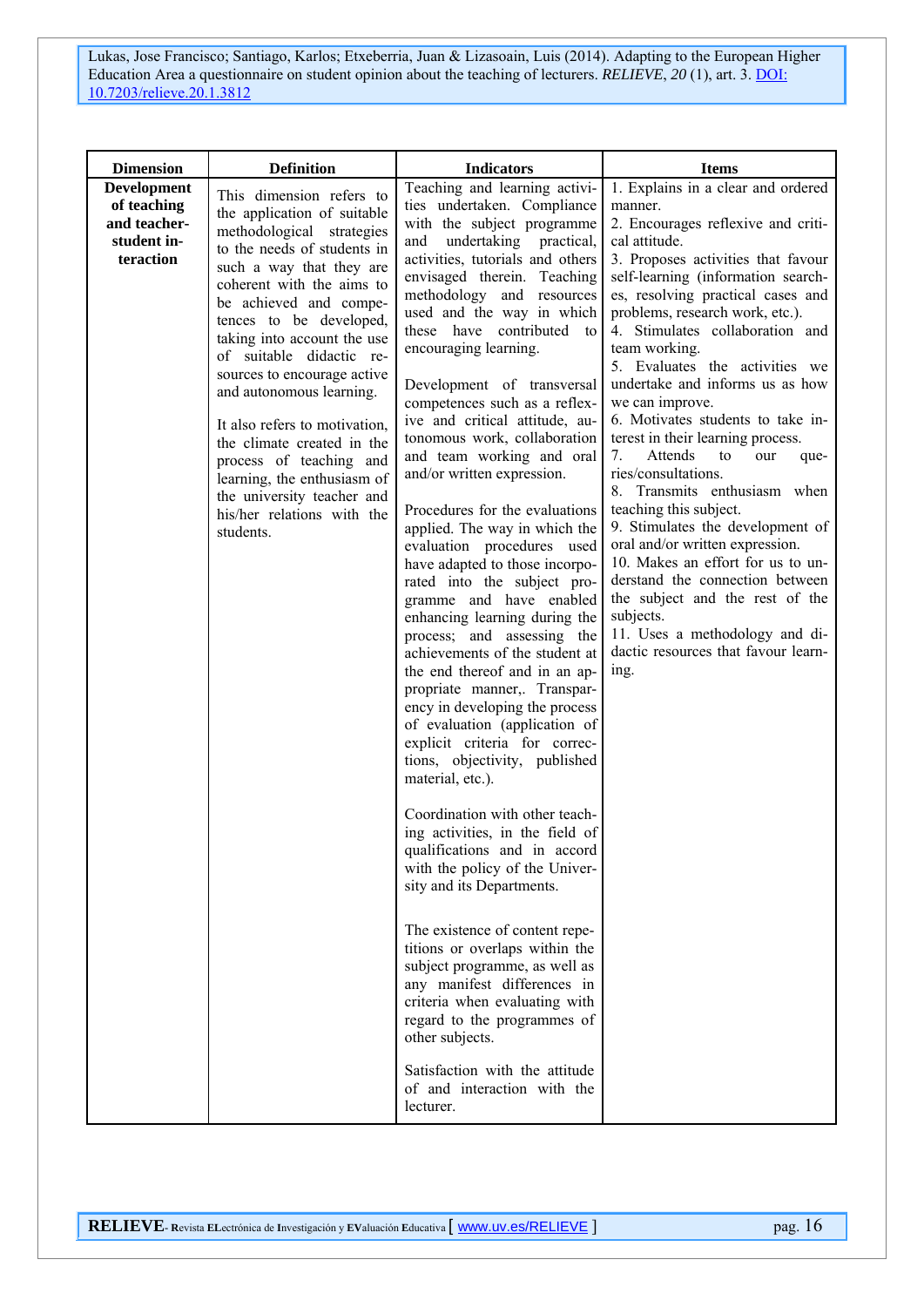| <b>Dimension</b> | <b>Definition</b>                                                    | <b>Indicators</b>                                                                                                                                                                                                              | <b>Items</b>                                                                                                                             |
|------------------|----------------------------------------------------------------------|--------------------------------------------------------------------------------------------------------------------------------------------------------------------------------------------------------------------------------|------------------------------------------------------------------------------------------------------------------------------------------|
| <b>Results</b>   | This dimension involves<br>aspects regarding results<br>of learning. | Results in terms of formative<br>aims achieved by students.<br>The degree of development of<br>competences defined at initial<br>planning stage.<br>Satisfaction with the teaching<br>activity carried out by the<br>lecturer. | 1. I have learnt a lot undertaking<br>this subject.<br>2. I have improved my base level<br>with respect to the competences<br>envisaged. |

| <b>Dimension</b> | <b>Definition</b> | <b>Indicators</b> | Items                                 |
|------------------|-------------------|-------------------|---------------------------------------|
| Item Criterion   |                   |                   | 1. In general, I think she/he is a    |
|                  |                   |                   | good lecturer                         |
|                  |                   |                   | 2. If I could, I would register again |
|                  |                   |                   | for another subject given by this     |
|                  |                   |                   | lecturer.                             |

| <b>Dimension</b> | <b>Definition</b> | Indicators | <b>Items</b>                                                        |
|------------------|-------------------|------------|---------------------------------------------------------------------|
| Open items       |                   |            | 1. Positive aspects of the lecturer.<br>2. Aspects for improvement. |

# **ANNEX 2**



#### **STUDENTS' OPINION QUESTIONNAIRE ON TEACHING BY THE UNI-VERSITY LECTURING STAFF**

| <b>INSTRUCTIONS:</b>                                                 | Lecturer code |
|----------------------------------------------------------------------|---------------|
| In order to answer, fill in the square completely                    |               |
| If you do not attend lectures regularly, do not answer the question- |               |
| naire                                                                |               |
| xpress your evaluation on the following scale:                       |               |
| $1 = Not$ at all in agreement                                        |               |
| $2 =$ Slightly in agreement                                          |               |
| $3$ = Moderately in agreement                                        |               |
| $4$ = Considerably in agreement                                      |               |
| 5 = Totally in agreement                                             |               |
| DK/NA= Don't know/No answer                                          |               |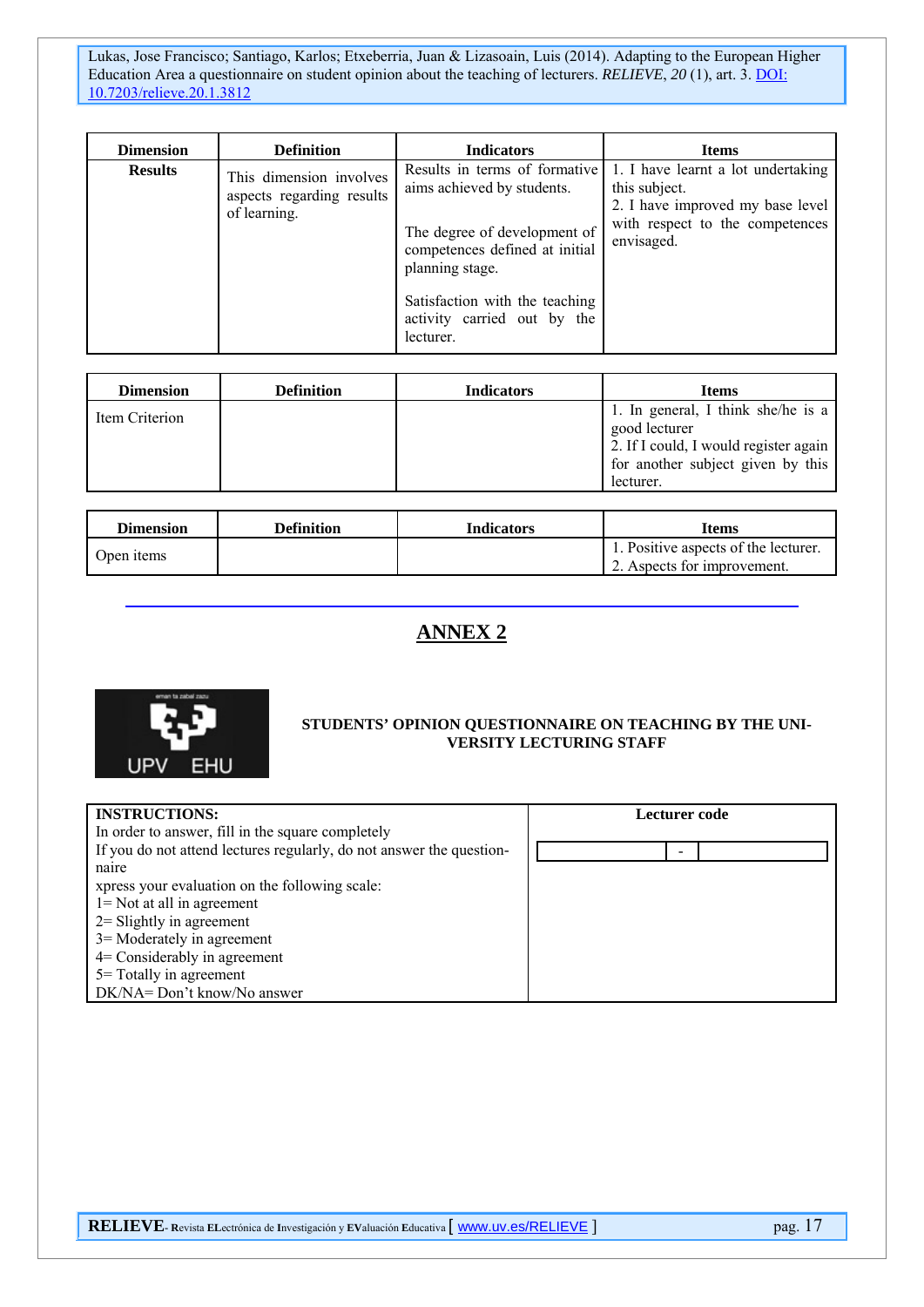#### *DATA FOR CONTEXTUALISING THE GROUP OF STUDENTS:*

| Sex:                                                                                                                        | Woman | Man                                        | Age:            | 18              | 19      | 20              | 21              | 22              | 23-25 | 26-35 | 36 or more  |
|-----------------------------------------------------------------------------------------------------------------------------|-------|--------------------------------------------|-----------------|-----------------|---------|-----------------|-----------------|-----------------|-------|-------|-------------|
|                                                                                                                             |       | Habitual $No$ of students attending class: |                 | $0 - 9$         | $10-19$ |                 | $20 - 39$       | 40-59           | 60-79 | 80-99 | 100 or more |
|                                                                                                                             |       | Registration call for this subject:        | 1 <sup>st</sup> | 2 <sup>nd</sup> | 2rd     | 4 <sup>th</sup> | 5 <sup>th</sup> | 6 <sup>th</sup> |       |       |             |
| $No$ of non-presential hours you spend a week learning this subject:<br>$2 - 3$<br>$6 - 7$<br>$4-5$<br>$0 - 1$<br>8 or more |       |                                            |                 |                 |         |                 |                 |                 |       |       |             |
| Difficult<br>Level of difficulty of this subject:<br>Normal<br>Verv Difficult<br>Easy<br>Very easy                          |       |                                            |                 |                 |         |                 |                 |                 |       |       |             |
| Your initial interest in this subject was:<br>High<br>Medium<br>Very High<br>Verv low<br>Low                                |       |                                            |                 |                 |         |                 |                 |                 |       |       |             |
| After studying this subject with this lecturer, your interest is: Very low<br>High<br>Verv High<br>Medium<br>Low            |       |                                            |                 |                 |         |                 |                 |                 |       |       |             |

| The lecturer:                                                                                                                                   | $\mathbf{1}$ | $\mathbf{2}$ | 3 | 5 | DK/NA |
|-------------------------------------------------------------------------------------------------------------------------------------------------|--------------|--------------|---|---|-------|
| 1. Provides useful Student Guidelines (programme) for following the subject                                                                     |              |              |   |   |       |
| 2. Plans the subject in an ordered manner                                                                                                       |              |              |   |   |       |
| 3. Makes recommendations (bibliography, materials, ICTs, etc.) which facilitate<br>our learning                                                 |              |              |   |   |       |
| 4. Communicates clearly at the beginning of the course the criteria and procedure of<br>evaluation                                              |              |              |   |   |       |
| 5. Adapts the difficulty of the classes to our previous knowledge.                                                                              |              |              |   |   |       |
| 6. Explains in a clear and ordered manner                                                                                                       |              |              |   |   |       |
| 7. Encourages reflexive and critical attitude                                                                                                   |              |              |   |   |       |
| 8. Proposes activities that favour autonomous learning (information searches, re-<br>solving practical cases and problems, research work, etc.) |              |              |   |   |       |
| 9. Stimulates collaboration and team working.                                                                                                   |              |              |   |   |       |
| 10. Evaluates the activities we undertake and informs us as how we can improve                                                                  |              |              |   |   |       |
| 11. Motivates students to take interest in their learning process                                                                               |              |              |   |   |       |
| 12. Attends to our queries/consultations                                                                                                        |              |              |   |   |       |
| 13. Transmits enthusiasm when teaching this subject                                                                                             |              |              |   |   |       |
| 14. Stimulates the development of oral and/or written expression                                                                                |              |              |   |   |       |
| 15. Makes an effort for us to understand the connection between the subject and the<br>rest of the subjects                                     |              |              |   |   |       |
| 16. Uses a methodology and didactic resources that favour learning.                                                                             |              |              |   |   |       |
| 17. I have learnt a lot undertaking this subject.                                                                                               |              |              |   |   |       |
| 18. I have improved my basic level with respect to the competences envisaged                                                                    |              |              |   |   |       |
| 19. In general, I think she/he is a good lecturer                                                                                               |              |              |   |   |       |
| 20. If I could, I would register again for another subject given by this lecturer                                                               |              |              |   |   |       |

*THANKS FOR YOUR COLLABORATION* 

# **NOTE**

This research was funded by the vice-rectorate of Quality and Teaching Innovation of the University of the Basque Country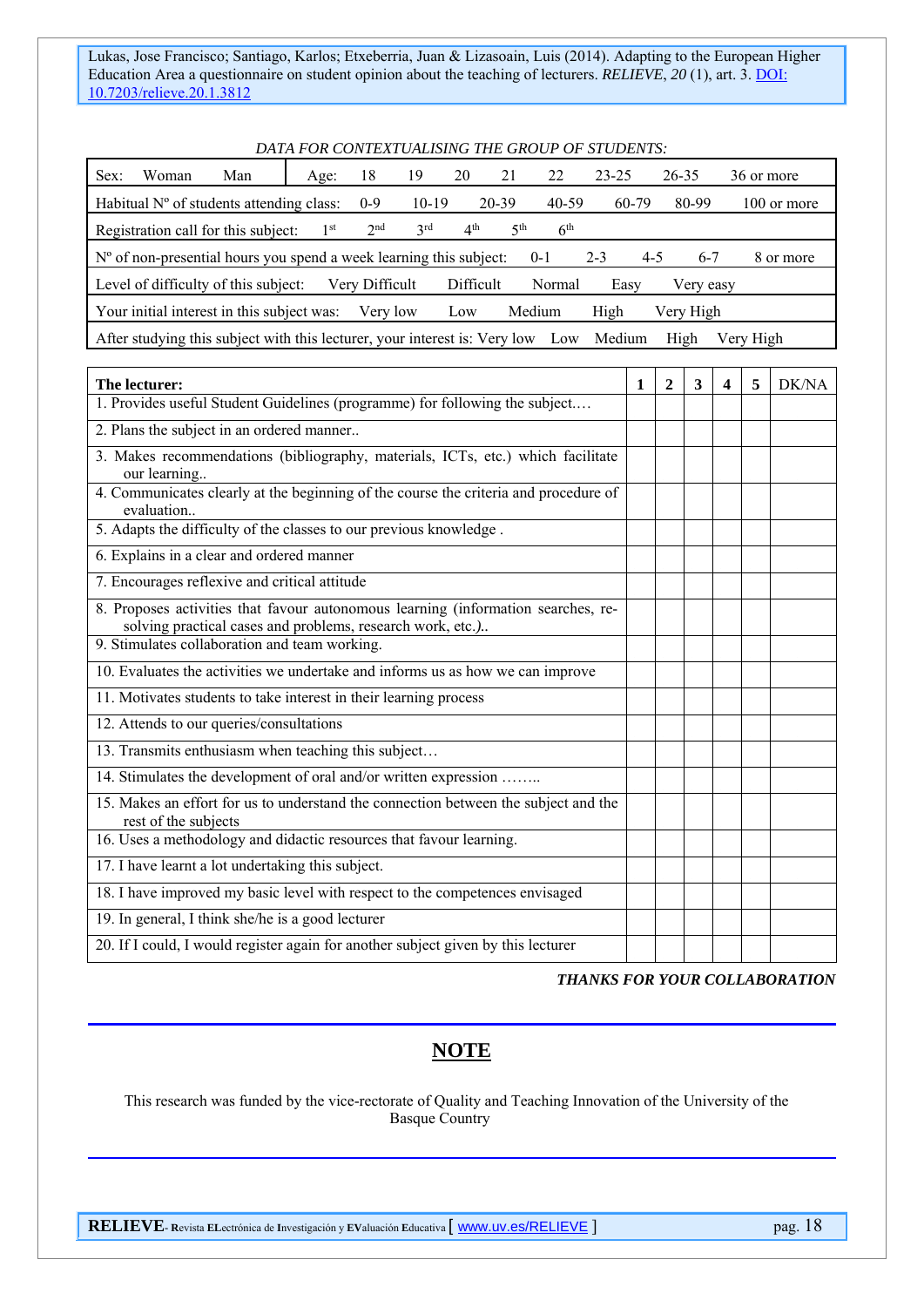#### **ABOUT THE AUTHORS / SOBRE LOS AUTORES**

Lukas, José Francisco (*jf.lukas@ehu.es*).PhD in Pedagogy, a graduate in Philosophy and Educational Sciences (Pedagogy section) and a qualified teacher. Tenured lecturer in Educational Evaluation at the Department of Educational Research and Diagnostic Methods at the University of the Basque Country (UPV-EHU), he graduate and masters' degree courses in Human and Social Sciences and is a specialist in Evaluation in Education with special dedication given over to topics regarding the evaluation of educational programmes and centres and the construction of measuring instruments. His postal address is: Department of Research and Diagnostic Methods in Education, Faculty of Philosophy and Educational Sciences, University of the Basque Country, Avenida de Tolosa, 70. San Sebastián–20018. He is Section Editor at RELIEVE. *Buscar otros artículos de este autor en Google Acadé-*

Google *mico / Find other articles by this author in Scholar Google* 

**Santiago**, **Karlos** (karlos.santiago@ehu.es). PhD in Pedagogy, a graduate in Philosophy and Educational Sciences (Pedagogy section) and a qualified teacher. Tenured lecturer in Research Methods at the Department of Educational Research and Diagnostic Methods at the UPV-EHU, he teaches graduate and masters' degree courses in Human and Social Sciences and is a specialist in Research Methods in Education with special dedication to research linked to academic performance and the evaluation of socio-educational programmes. *Buscar otros artícu-*

္မဝဝဝ *los de este autor en Google Académico / Find other articles by this author in Scholar Google* 

**Etxeberria, Juan** (juanito@ehu.esPhD in Educational Sciences and a graduate in Exact Sciences (specialising in statistics). Tenured lecturer in Statistics at the Department of Research and Diagnostic Methods in Education of the UPV-EHU at its Donostia-San Sebastián campus. Since 1997 he has been the Deputy Director of the University of the Basque Country Summer Courses, organised in the city of Donostia-San Sebastián. *Buscar otros artícu-*

ೊಂಠೕ *los de este autor en Google Académico / Find other articles by this author in Scholar Google* 

Lizasoain, Luis *(luis.lizasoain@ehu.es)*. PhD in Philosophy and Educational Sciences. Tenured lecturer in Statistics at the Department of Research and Diagnostic Methods in Education of the UPV-EHU at its Donostia-San Sebastián campus, he teaches graduate and masters' degree course in Human and Social Sciences, both at the UPV-EHU and in various Latin American universities. He has lectured at the Complutense University in Madrid and worked as a visiting lecturer at the *Universidad Autónoma* in Baja California (Mexico). *Buscar otros artículos* 

*de este autor en Google Académico / Find other articles by this author in Scholar Google* 

### **ARTICLE RECORD / FICHA DEL ARTÍCULO**

| Reference /<br>Referencia          | Lukas, Jose Francisco; Santiago, Karlos; Etxeberria, Juan & Lizasoain, Luis (2014). Adapting to the European<br>Higher Education Area a questionnaire on student opinion about the teaching of lecturers. <i>RELIEVE</i> , v. 20(1), art.<br>3. DOI: 10.7203/relieve.20.1.3812 |  |  |  |  |
|------------------------------------|--------------------------------------------------------------------------------------------------------------------------------------------------------------------------------------------------------------------------------------------------------------------------------|--|--|--|--|
| <b>Title / Título</b>              | Adapting to the European Higher Education Area a questionnaire on student opinion about the teaching of lectur-<br>ers. [Adaptación al Espacio Europeo de Educación Superior de un cuestionario de opinión del alumnado sobre la<br>docencia de su profesorado                 |  |  |  |  |
| <b>Authors</b> /<br><b>Autores</b> | Lukas, José Francisco; Santiago, Karlos; Etxeberria, Juan & Lizasoain, Luis                                                                                                                                                                                                    |  |  |  |  |
| <b>Review</b> /<br><b>Revista</b>  | RELIEVE (Revista ELectrónica de Investigación y EValuación Educativa), v. 20 n. 1                                                                                                                                                                                              |  |  |  |  |
| <b>ISSN</b>                        | 1134-4032                                                                                                                                                                                                                                                                      |  |  |  |  |
| <b>Publication</b>                 |                                                                                                                                                                                                                                                                                |  |  |  |  |
| $\vert$ date $\vert$               | 2014 (Reception Date: 2014 March 7; Approval Date: 2014 June 10, Publication Date: 2014 June 11)                                                                                                                                                                               |  |  |  |  |
| <b>Fecha</b> de                    |                                                                                                                                                                                                                                                                                |  |  |  |  |
| publicación                        |                                                                                                                                                                                                                                                                                |  |  |  |  |

**RELIEVE- R**evista **EL**ectrónica de **I**nvestigación y **EV**aluación **E**ducativa [ www.uv.es/RELIEVE ] pag. 19